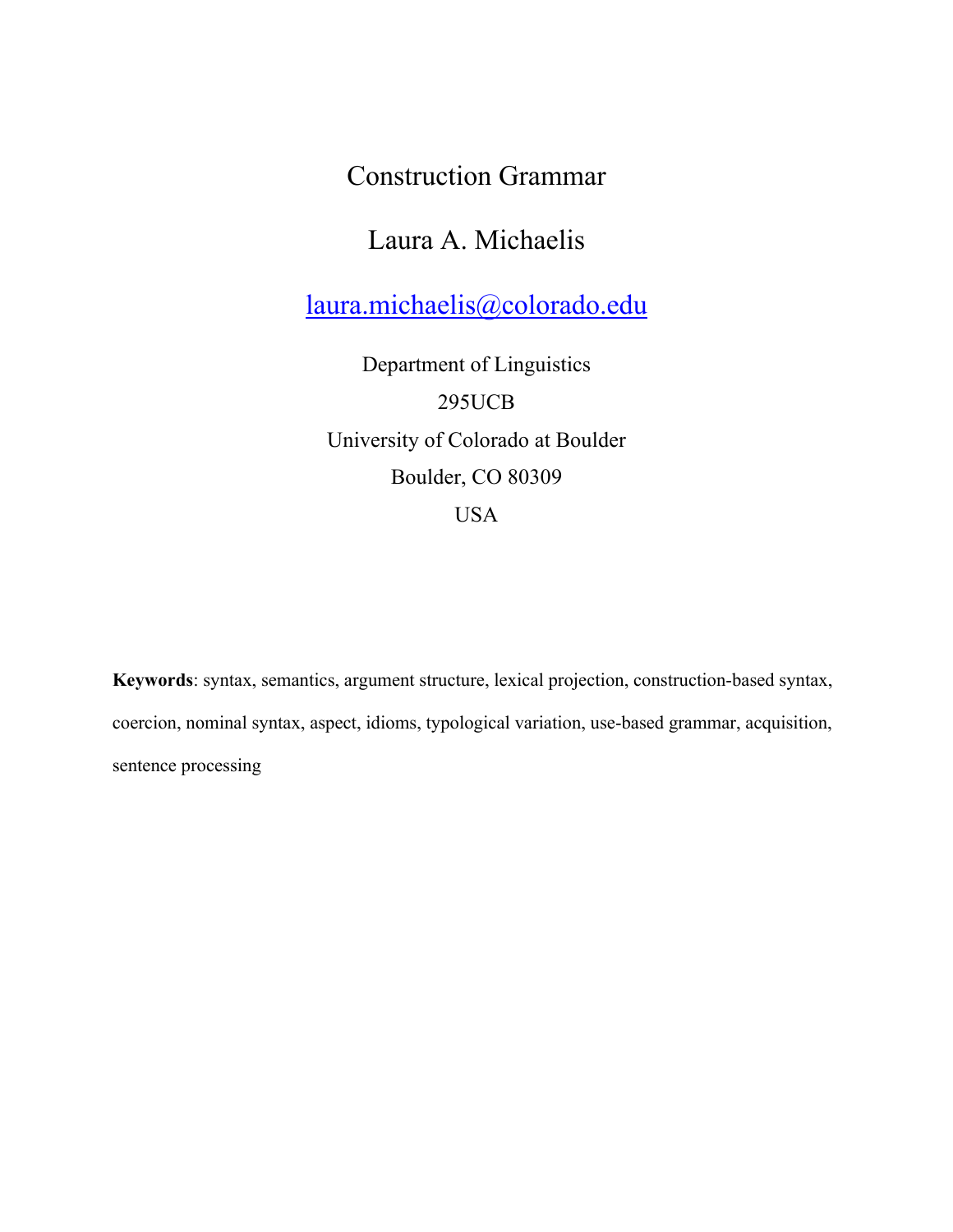# **Biography**

Laura A. Michaelis is an associate professor in the Department of Linguistics and a faculty fellow in the Institute of Cognitive Science at the University of Colorado at Boulder. She is the author of *Aspectual Grammar and Past-Time Reference* (1998) and *Beyond Alternations: A Constructional Model of the German Applicative Pattern* (2001), with Josef Ruppenhofer. She is the co-editor, with Elaine Francis, of *Mismatch: Form-Function Incongruity and the Architecture of Grammar* (2003). She is currently collaborating on a Construction Grammar textbook with Charles Fillmore, Paul Kay and Ivan Sag. Her work has appeared in the journals *Language*, *Journal of Semantics*, *Linguistics and Philosophy* and *Studies in Language*.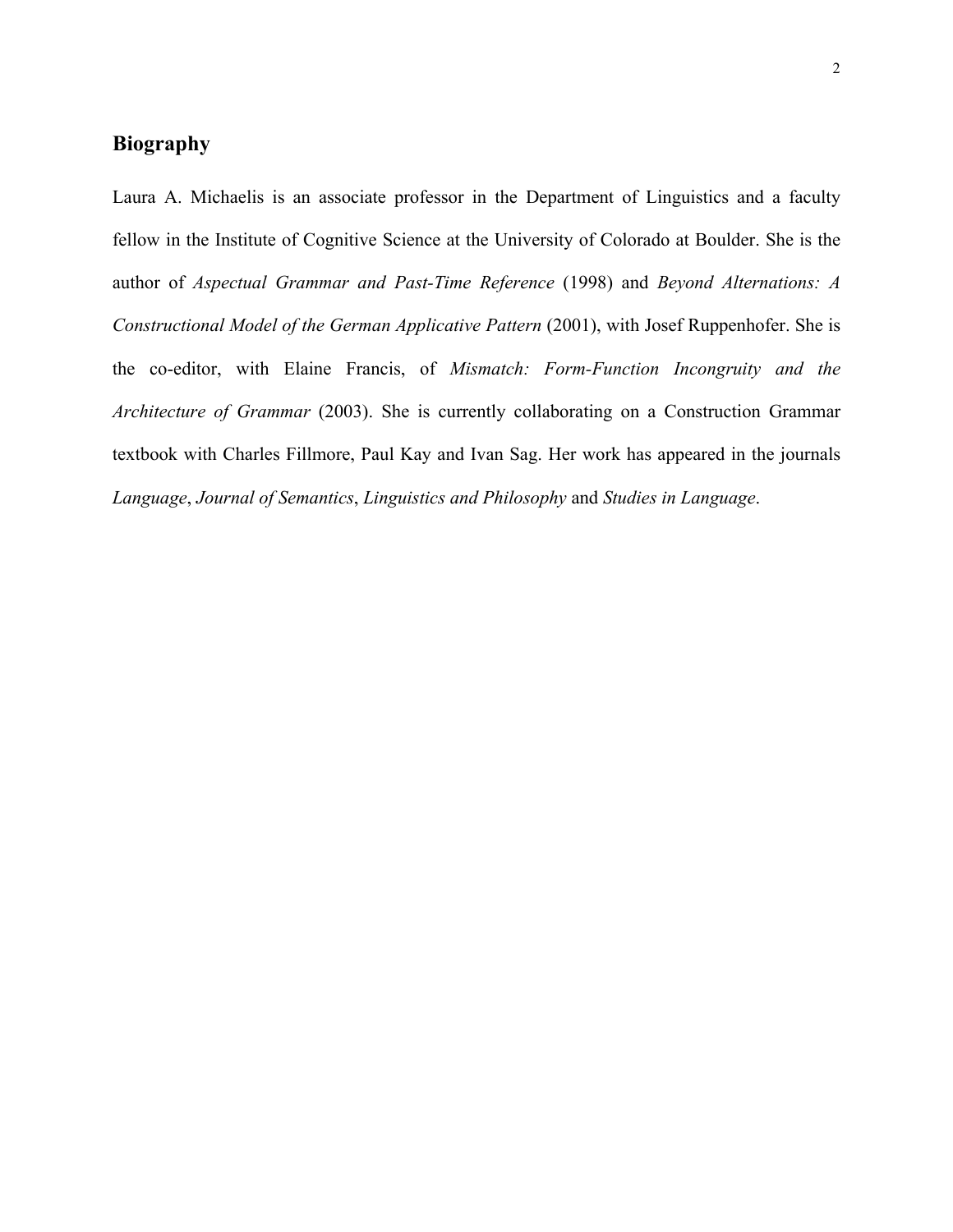### **Abstract**

In Construction Grammar, grammatical patterns are conventional pairings of form and meaning that are analogous to words. This article contrasts Construction Grammar with competing syntactic theories that are based on universal constraints and the projection properties of words. It reviews arguments for construction-based syntax derived from the following linguistic phenomena: semantic and syntactic variability of verbs, coercion, idiomatic patterns and 'family resemblances' among idioms, paradigm-based constraints on form and meaning, exceptions to cross-construction generalizations, and the inadequacy of derivational rules. Verbal and nominal syntax are used to exemplify the formal mechanism that combines constructions and words, unification grammar. A concluding section outlines connections between Construction Grammar and use-based models of grammar, acquisition and sentence processing.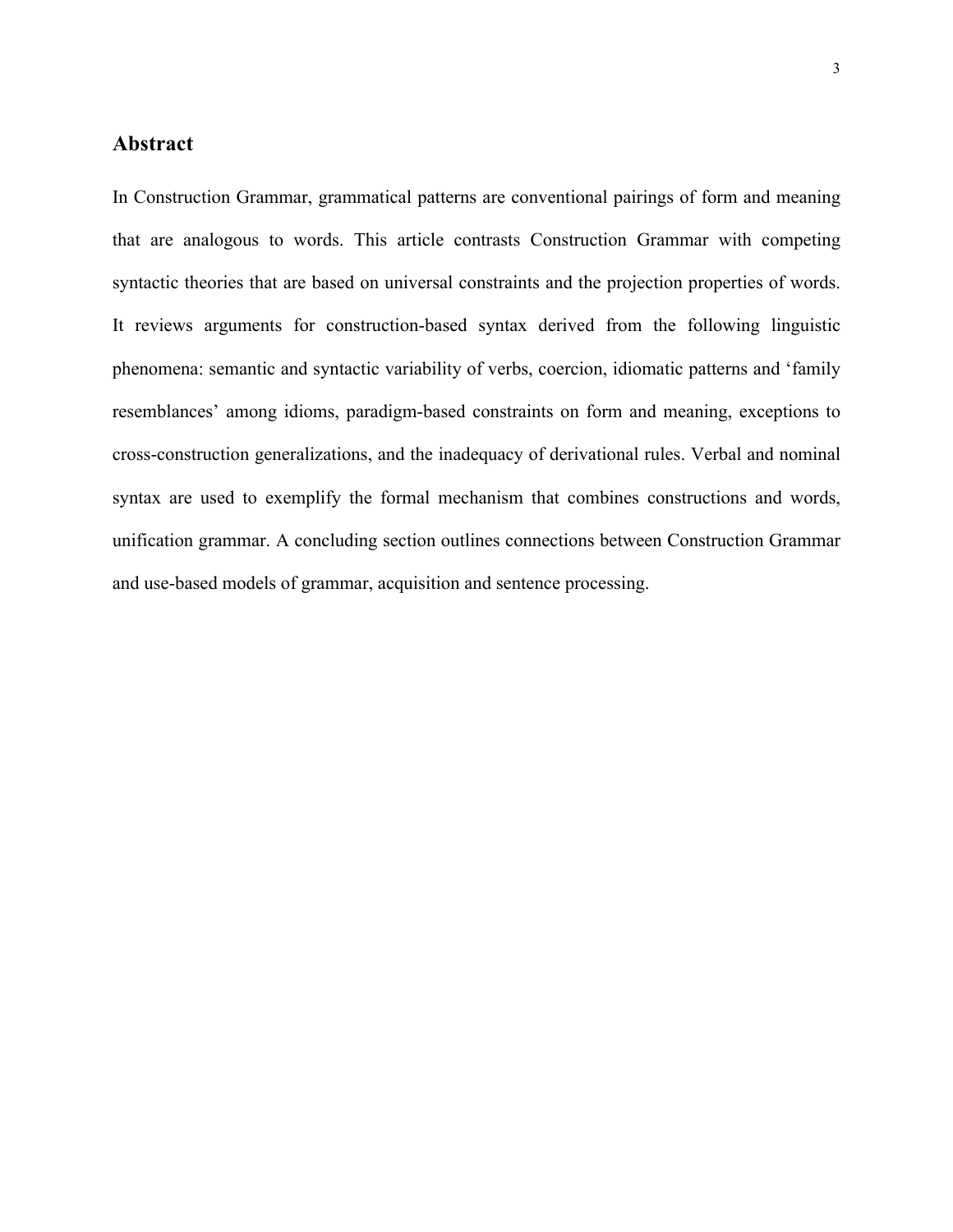## **1. Introduction**

Theories of sentence meaning describe the relationship between the meaning of a sentence and the meanings of the words of that sentence. In compositional theories of sentence meaning, the semantic and syntactic requirements of the word (its **argument structure**) can be used to predict the semantic and syntactic type of a phrase in which that word is the syntactic head. According to this view, which is known as the **principle of lexical projection**, words constrain potential sisterhood relations by specifying the types of complements, adjuncts and determiners that they either require or welcome (Zwicky 1995, Jackendoff 1997: Chapter 3, Sag et al. 2003: Chapter 4). In projection-based models of sentence meaning, concepts—like entities, events and properties—are expressed exclusively by words (Jackendoff 1997: 48). Rules of syntactic combination assemble words and their dependent elements into phrases, and the phrases denote complex concepts like predicates and propositions. The rules of combination do not add conceptual content to that contributed by the words and therefore do not alter the combinatory potential of words. Thus, on the projection-based view, sentences have meaning but sentence patterns do not.

The projection-based view of sentence meaning articulates closely with models of syntax based on principles and parameters. In such models

[a] language [is not] a system of rules, but a set of specifications for parameters in an invariant system of principles of [universal grammar], and traditional grammatical constructions are perhaps best regarded as taxonomic epiphenomena—collections of structures with properties resulting from the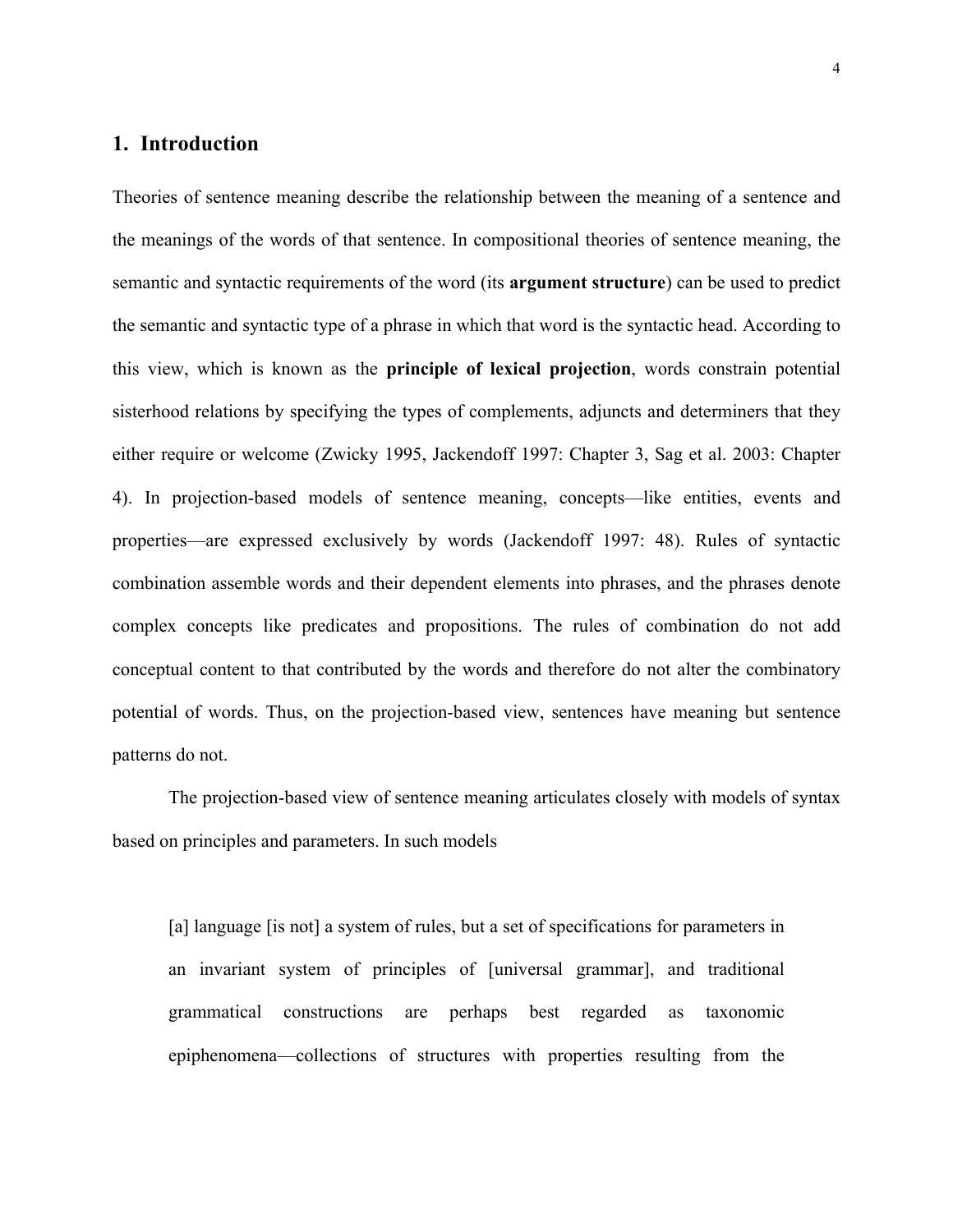interaction of fixed principles with parameters set one way or another. (Chomsky

1989: 43)

On this view, the syntactic patterns of a language (that is, its constructions) are not licensed by the grammar of that language; they are simply artifacts of the interaction between universal and language-particular constraints. Construction Grammar (CxG) was devised in part to counteract the reductionist views of syntax and semantics described above, but at the same time it represented a return to a traditional, 'taxonomic' mode of grammatical analysis. Proponents of CxG have sought to show that there are constraints on form and interpretation that cannot be explained except as the products of grammatical constructions, form-meaning pairings of varying degrees of productivity and internal complexity. In CxG, grammar is viewed as a structured inventory of such pairings. Extensive discussion of the implications of this view for syntactic theory can be found in Fillmore, Kay and O'Connor 1988, Kay and Fillmore 1999, Kay 2002, Zwicky and Pullum 1991, Zwicky 1994, 1995, Goldberg 1995, 2002, Michaelis and Lambrecht 1996, Michaelis and Ruppenhofer 2001, Goldberg and Jackendoff 2004, Fillmore et al. to appear.

It is almost impossible to talk about how people use language—or to teach a language without talking about grammatical constructions. Thus, it might seem absurd that syntacticians could debate the existence of these patterns. Grammatical constructions have been a fundamental tool of linguistic description since ancient times (Harris and Taylor 1997), and for most of that history they have been treated no differently from words—forms with specific meanings and functions. It was only with the advent of generative grammar that constructions fell into disrepute. It is easy to understand why: the idea that patterns of word combination could be intrinsically meaningful simply cannot be accommodated within the logical structure of the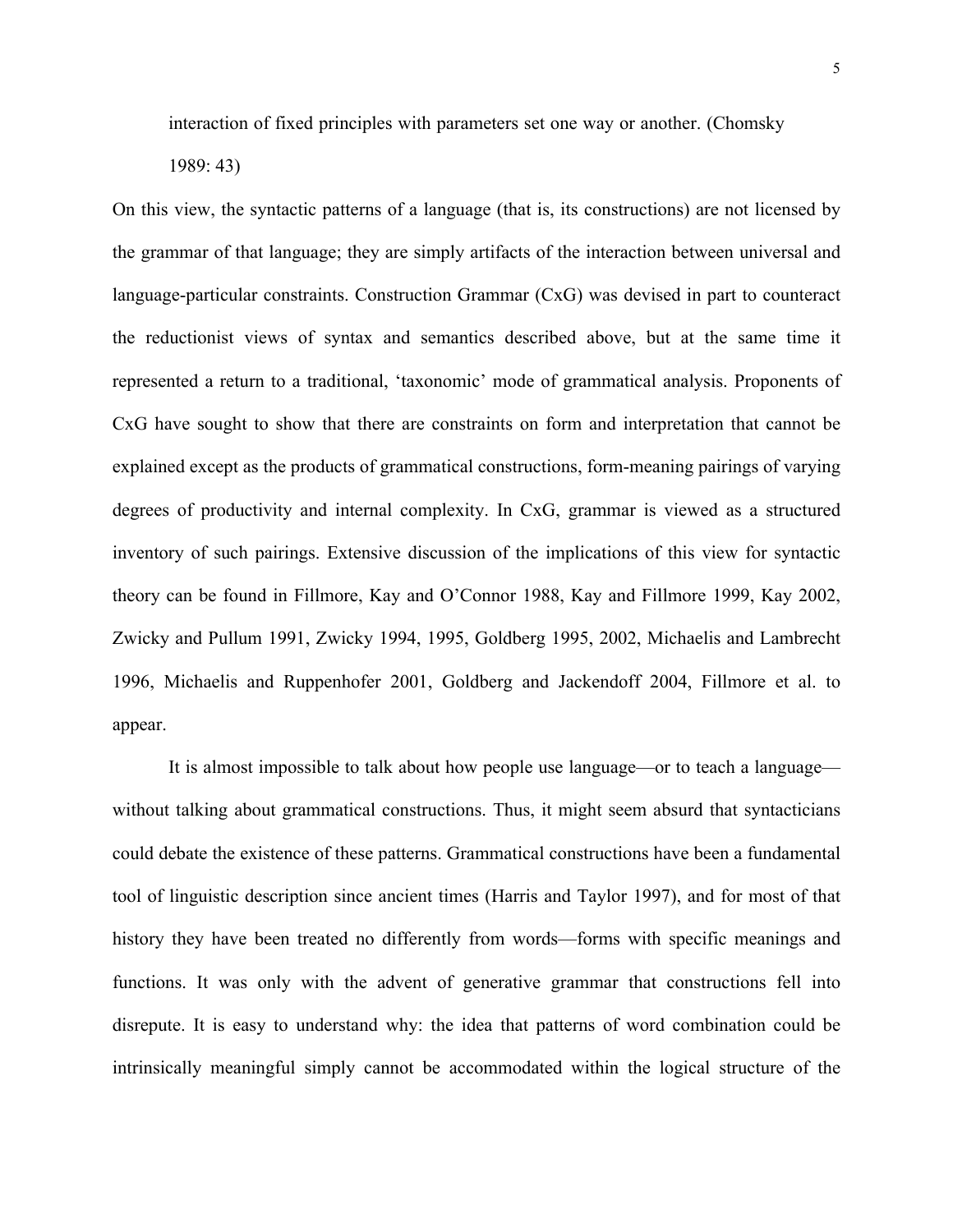projection-based view. If, for example, we change the associations within an arithmetic sequence like 2 x  $(3 + 4)$  so as to create the sequence  $(2 x 3) + 4$ , we change what the sequence denotes (from 14 to 10), but not what the numbers denote. If we apply the same logic to syntax, we conclude that changing the syntactic associations in a string of words changes only what the word string means, not what the words in that string mean. While this conclusion is wellfounded, proponents of CxG have argued that it is based on an inappropriate analogy: content words (like nouns and verbs) do not designate in the way that numbers do, because syntactic context determines what kind of event, property, or entity the word denotes and, in turn, what the combinatory behavior of that word is (Goldberg 1995, Michaelis and Ruppenhofer 2001, Goldberg and Jackendoff 2004). We will refer to this effect of syntactic context as *type shifting*.

In section 2, we will look at the treatment of type shifting in a construction-based model of syntax, with particular attention to verbal argument structure and nominal syntax. As we will see, the CxG model of semantic composition is integrative rather than projection-based: like words, constructions denote semantic types (e.g., events and entities) and, like words, constructions license syntactic and semantic dependents; therefore, the interpretation of a phrase involves combining the interpretive and combinatoric constraints of the phrasal pattern with those of the word that is the head of the phrase. In the course of this discussion, we will explore the formal representation of these constraints and the procedure used to combine them.

In the section 3, we will discuss additional arguments in favor of construction-based grammar; these arguments involve idiomatic patterns, functional oppositions in grammar, exceptions to 'transconstructional filters' and deficiencies of rule-based models of grammatical generalizations. A concluding section will suggest connections between construction-based grammar and usage-based theories of language acquisition and processing.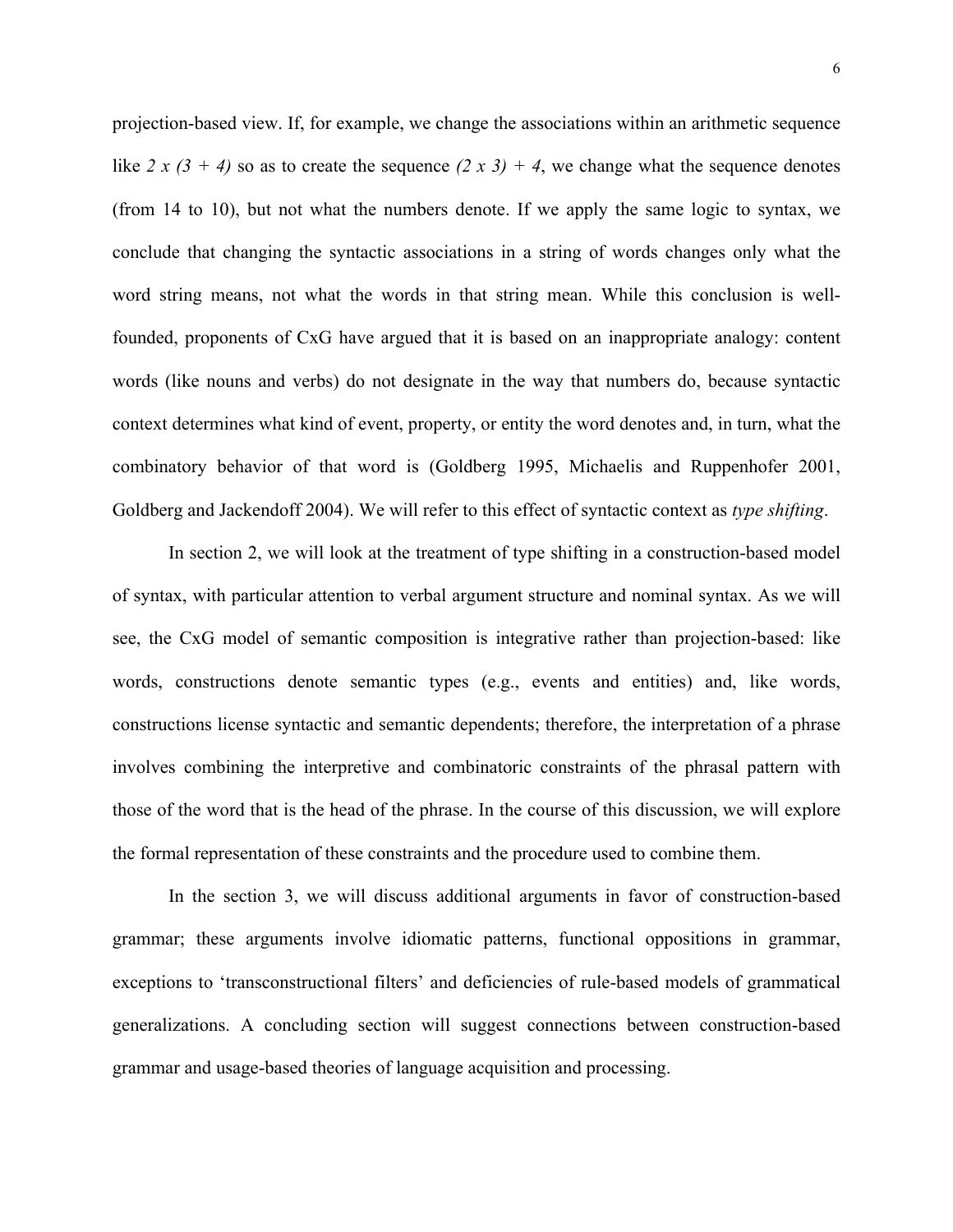#### **2. Type Shifting as Evidence for Construction-Based Meaning**

#### **2.1. Argument Structure**

Projection-based theories of the syntax-semantics interface, including Lexical Functional Grammar (Bresnan 2001), Head-Driven Phrase Structure Grammar (Pollard and Sag 1994) and Role and Reference Grammar (Van Valin and LaPolla 1997), tend to focus on verbal argument structure, and for good reason: the relationship between a verb's semantic requirements and the meaning of the clause built around that verb appears highly transparent. For example, (1) denotes an event of transfer—involving an agent, a 'gift' and a recipient—because the verb *give* denotes a scene of transfer, and likewise requires the presence of these three participants:

(1) We gave the account to her.

Models of sentence meaning based on lexical projection provide a straightforward picture of the syntax-semantics interface: while the verb determines *what* the sentence means, syntactic rules determine *how* it means. For example, in (1) the verb and the two arguments that follow it are grouped together into a verb phrase (the predicate), which then combines with a noun phrase (the subject) to form a sentence. In addition to constituent-building rules, syntacticians have proposed realization rules, called **linking rules**, that assign each of the verb's thematic roles (e.g., agent or patient) to a unique grammatical role (e.g., subject or object). Linking rules, which are typically assumed to have cross-linguistic validity (Bresnan 1994, Van Valin and LaPolla 1997), are used to represent the fact that there is usually more than one way to express the semantic arguments of a given verb. For example, the verb *give*, in addition to allowing realization of its recipient argument as a preposition phrase (e.g., *to her*), as in (1), allows that recipient argument to be realized as a direct object, as in (2):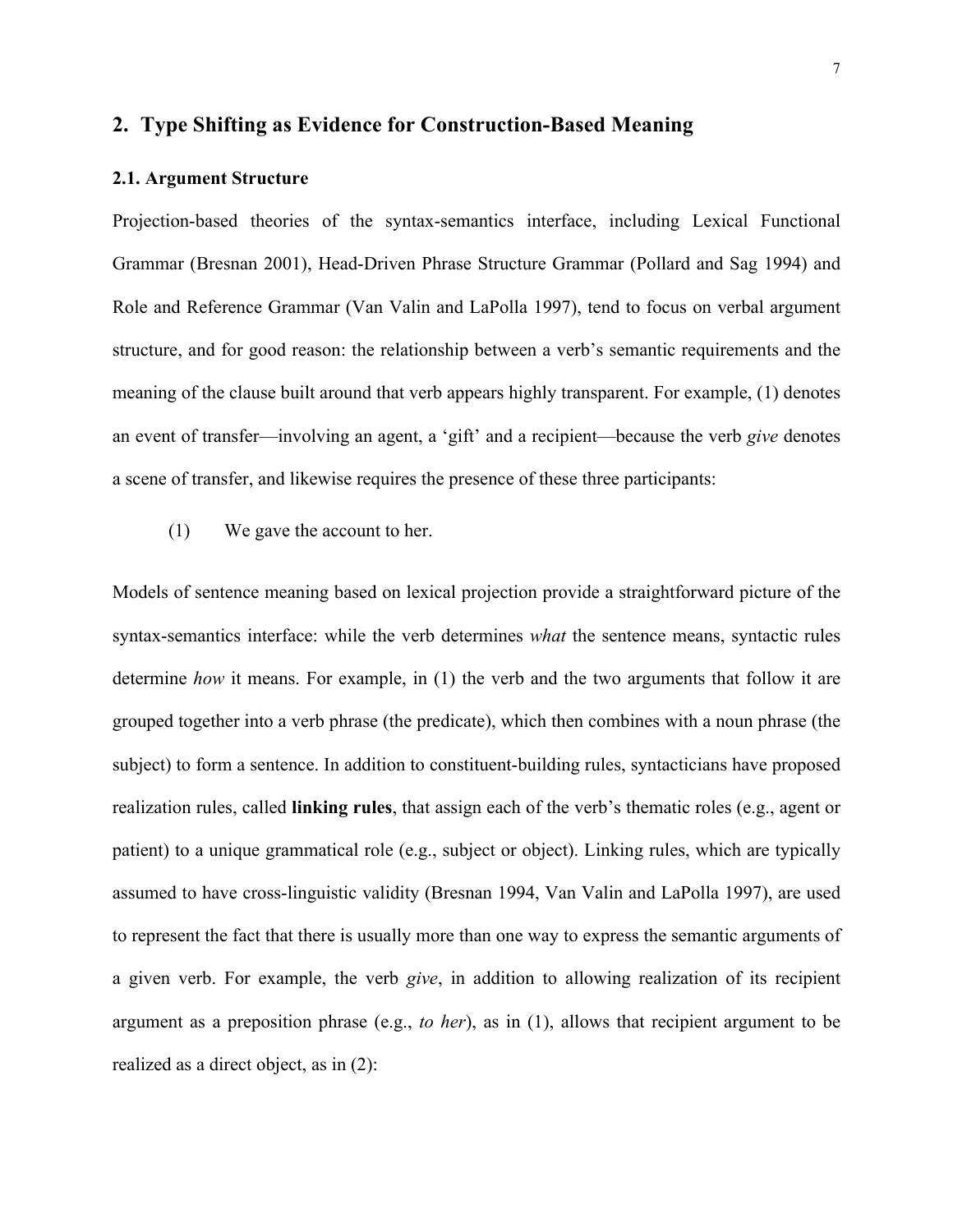#### (2) We gave her the account.

Thus, a given verb may be subject to several (mutually incompatible) linking rules. These linking rules are assumed to add syntactic-realization constraints to verb entries in which "[a]rgument roles are lexically underspecified for the possible surface syntactic functions they can assume" (Bresnan 1994: 91). These rules do not add to, subtract from or alter the array of thematic roles associated with the verb. For example, Bresnan (1994) represents **locative inversion**, a presentational construction found in both English and the Bantu language Chichewa, as one linking possibility for verbs like *stand*, which license both a location argument and a theme argument. Such verbs are subject both to the linking rule that produces the pattern in (3) and to the linking rule that produces the 'inverted' pattern in (4):

- (3) Two women stood in the plaza.
- (4) In the plaza stood two women.

However, attested examples of locative inversion like that in (5) are difficult to square with the model of argument linking outlined above:

(5) Down at the harbor there is teal-green clubhouse for socializing and parties. Beside it **sparkles** the community pool. (*Vanity Fair*, August 2001)

Examples like (5) are problematic in Bresnan's framework because the verb *sparkle* does not assign either a locative role or a theme role—it is an intransitive verb of light emission—and yet it is welcomed by the locative-inversion argument-structure pattern. In examples like (5), Bresnan argues (1994: 91), a locative-theme argument structure imposed by the pragmatic requirement of presentational focus is "overlaid" on the argument structure of the verb. However, if argument structures are merely alternate possibilities for the realization of the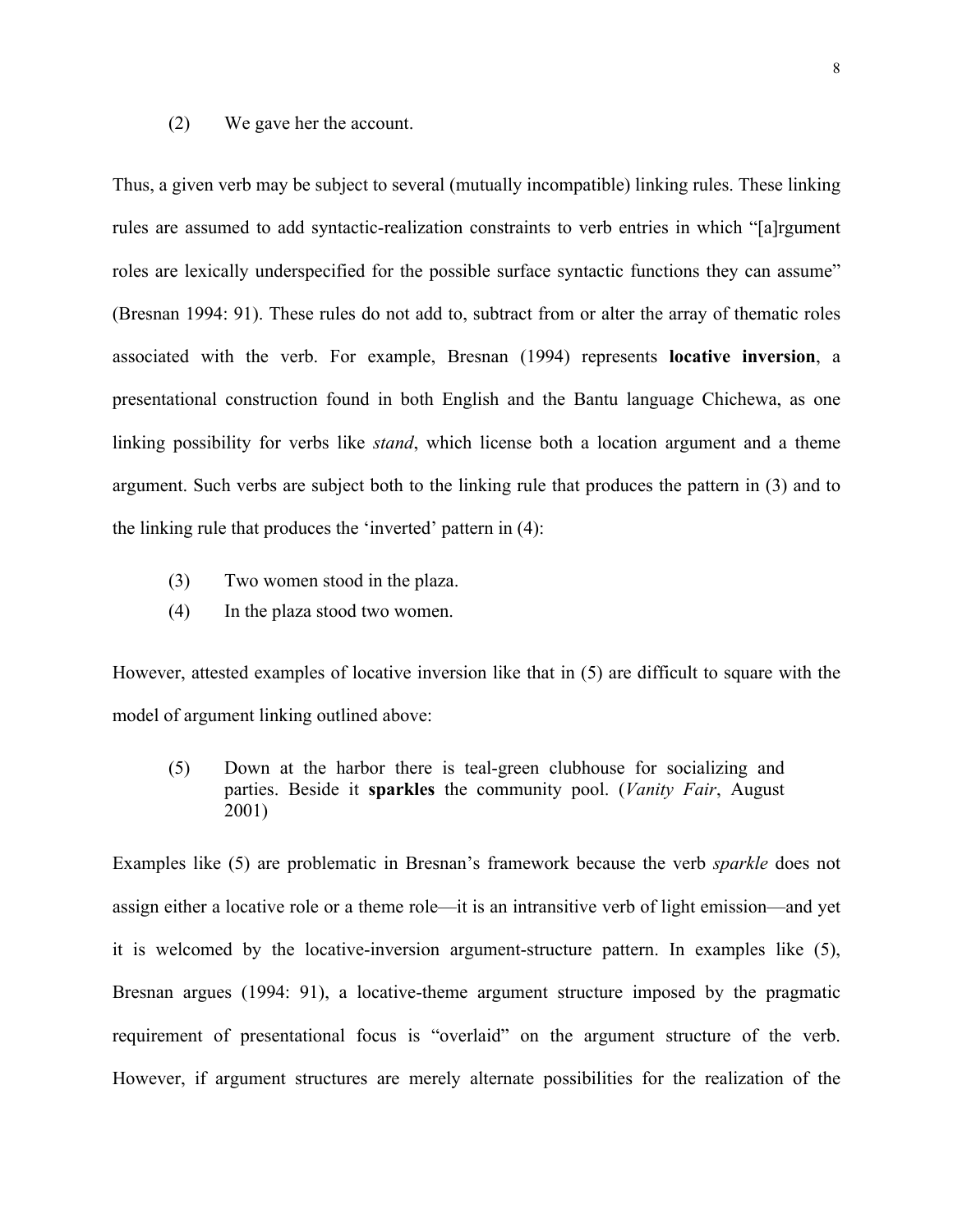semantic roles licensed by the verb, and not independent form-meaning pairings, the source of the "overlay" is mysterious.

Adherence to the projection principle results not only in *ad hoc* devices like an "overlay theme" in cases like (5), but also, as Goldberg points out (1995, 2002), appeal to implausible verb senses. Goldberg's construction-based model of argument structure accords a central place to innovative verb uses like that in (5) and those in (6-8):

- (6) Most likely they were fellow visitors, just **panting** up to the sky-high altar out of curiosity. (Lindsey Davis, *Last Act in Palmyra*, p. 28)
- (7) When a visitor passes through the village, young lamas stop picking up trash to mug for the camera. A gruff 'police monk' **barks** them back to work. (*Newsweek* 10/13/97)
- (8) Although he professed to like the sweater she **knit** him for his birthday, he wouldn't wear it in public […]. (www.knitty.com/ISSUEwinter02/FEATsweatercurse.html)

Goldberg points out that if argument structure were determined exclusively by the lexical verb of the clause, we would have to posit a special verb sense for each of the usages exemplified in (6- 8). Sentence (6) would require a special sense of *pant* in which it means 'move while panting', (7) would require a special sense of the verb *bark* in which it means 'cause to move by barking' and (8) would require a sense of the verb *knit* that would be captured by the paraphrase 'knit something in order to give it to someone'. Such word senses, as Goldberg argues, are not only *ad hoc* and unintuitive, but also entail radical and unconstrained verb polysemy.

In the construction-based model of argument structure proposed by Goldberg, verb meaning is constant across syntactic contexts. No additional lexical entries are created to represent the meanings and projection properties of verbs found in nonce patterns like those in (5-8). Instead, verbs combine with verb-level **linking constructions**, which denote event types. These linking constructions assign grammatical functions to participant roles contributed by the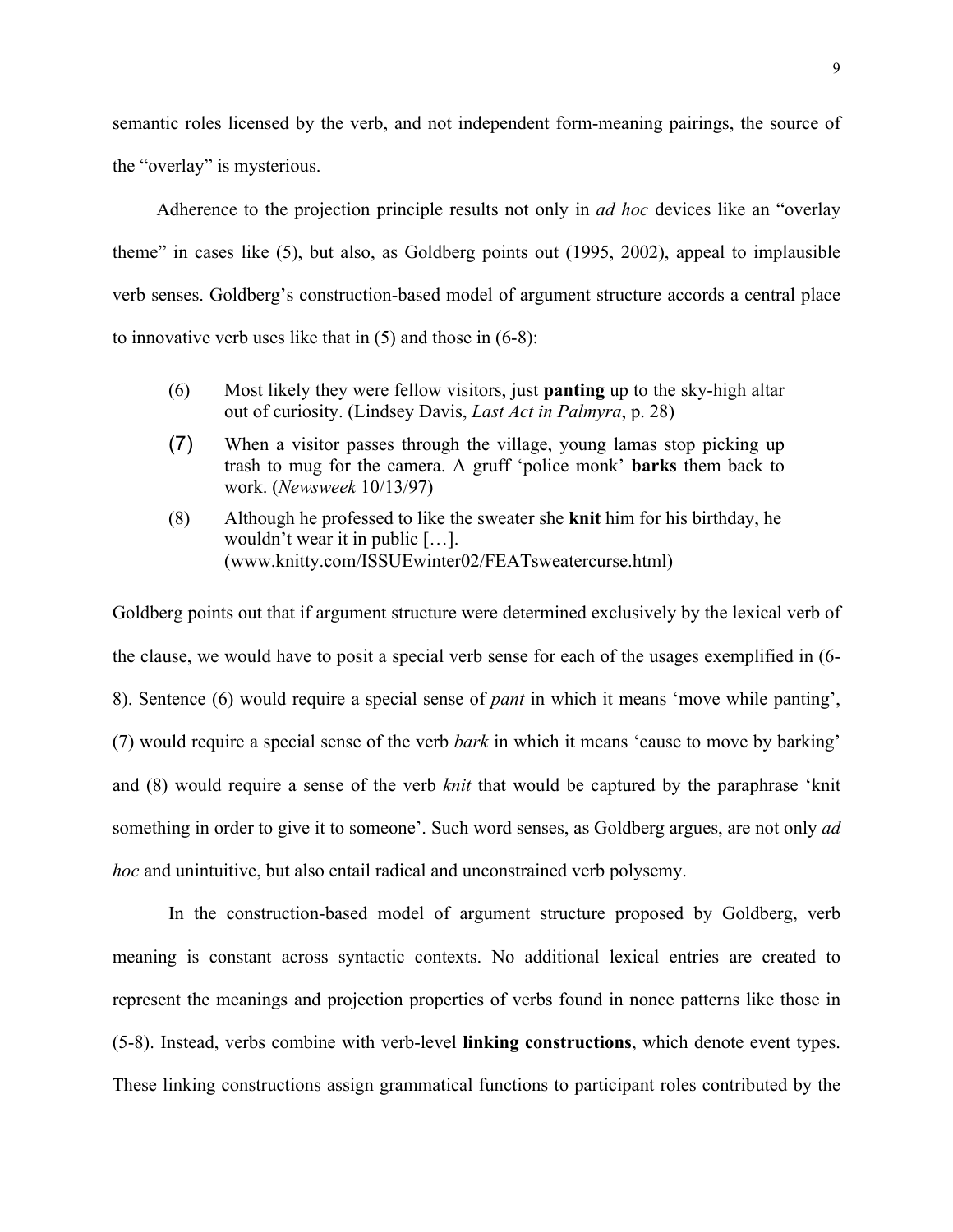verb. Because these constructions denote event types, each licenses the array of thematic roles entailed by its particular event type. Take, for example, the **ditransitive construction**, exemplified in (8). According to Goldberg (1995: Chapter 2), this pattern, which she represents as a sentence type of the form *NP V NP NP*, denotes an array of closely related event types, including actual transfer, intended transfer, metaphorical transfer and denial of transfer. Because of the event type it designates, the ditransitive construction licenses three thematic roles: an agent, a theme and a recipient. The set of thematic roles licensed by the construction may **properly include** the set of roles licensed by the verb, that is, its **valence**. In such cases, the construction **augments** the verb's valence. For example, the verb *knit*, as a verb of creation, licenses two thematic roles, an agent and a theme. In (8), however, *knit* is accompanied by three thematic roles: its valence has been augmented up to that of a verb of transfer because the construction in which it is embedded (the ditransitive) designates an event of transfer. While verbal argument structure cannot vary as a function of syntactic context in projection-based models of argument structure, valence augmentation is a predictable side effect of semantic composition in construction-based models, which assume two sources of thematic structure (the verb and the construction), rather than a single source (the verb).

How are the semantic contributions of verb and construction combined? The mechanism proposed by Goldberg involves **fusion**: the identification of the verb's participant roles with semantically compatible roles licensed by the construction (Goldberg 1995: 50-66). Goldberg proposes a limited set of semantic **integration relationships** that may hold between verb and construction (Goldberg 1995: 66-66). One such integration relationship is the **instance** relationship, as exemplified in (2). Here, the event denoted by the verb *give*, and correspondingly the valence of *give*, is identical to that of the ditransitive construction, which similarly designates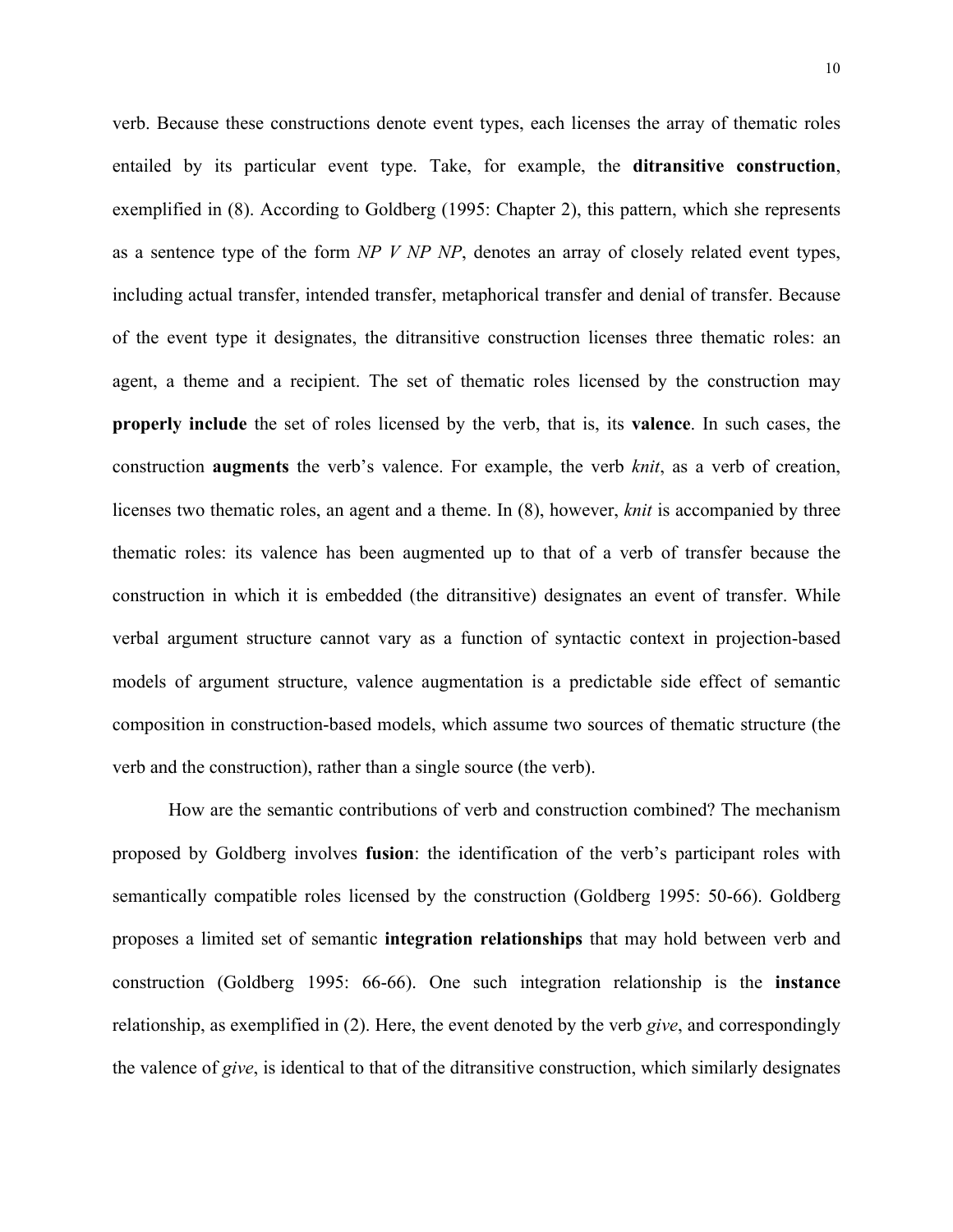a transfer event. Other integration relationships entail valence augmentation. Among these is the **manner** relationship, as exemplified by (6): the verb *pant* designates an activity that occurs during the course of an event of directed motion, the latter of which is denoted by the construction. In this case, the valence of the single-argument verb *pant* is augmented up to that of a directed-motion event, which entails both an agent and a goal argument (see also Goldberg and Jackendoff 2004). An additional integration relationship proposed by Goldberg is the **means** relationship, as exemplified in (7): barking is the means by which the agent causes the theme argument to move. As in the case of *pant* in (6), the valence of the one-argument verb *bark* is augmented up to that of the construction: in (7), the construction, which designates an event of caused motion, has added both a theme argument and a directional argument to the valence of *bark*. Example (8) shows that the type of the integration relation selected by the interpreter depends on the nature of the verb: in (8), the verb *knit* denotes an event (of creation) that precedes (or, in Goldberg's terms) provides a **precondition** for the transfer event denoted by the ditransitive construction. Thus, the ditransitive construction licenses (at least) the instance relation, as in (2), and the precondition relation, as in (8).

The formal representation of verb-construction combinations in Construction Grammar, as in Head-Driven Phrase Structure Grammar (Sag et al. 2003), is based on **typed feature structures**, nested lists of attributes and their values, and **unification**, a procedure for combining feature structures (Fillmore and Kay 1993, Goldberg 1995, Michaelis and Ruppenhofer 2001, Sag et al. 2003). Unification grammar can be described metaphorically as the superimposition of one slide upon another. If we imagine that each slide has some information written on it, the constraint on slide superimposition can be stated as follows: any slide can be placed on top of any other slide as long as all of the information on each slide 'shows through'. Conflicting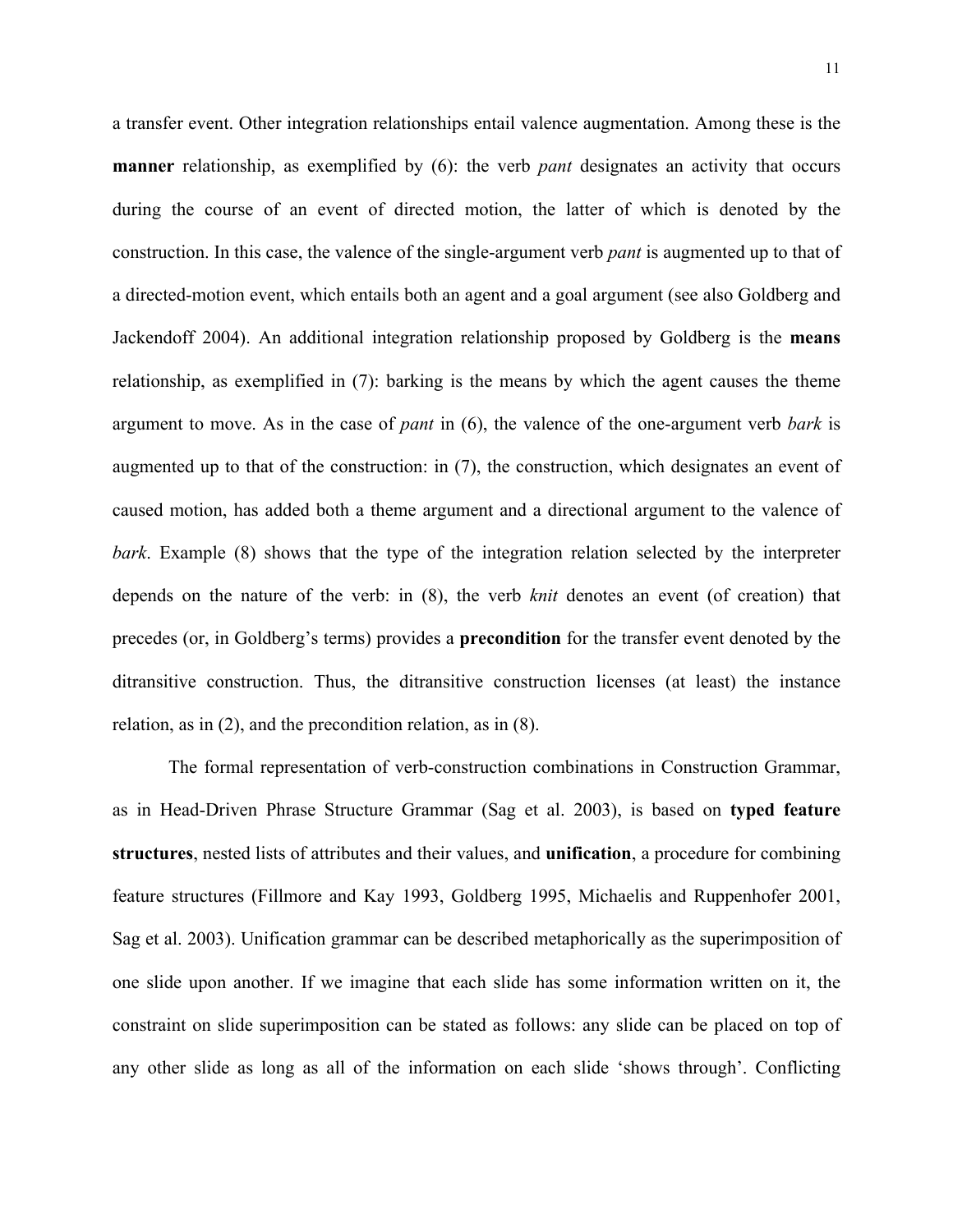specifications would appear as blurs—that is, they would not be legible, and would therefore create unification failures. In unification-based grammars, grammatical concord (e.g., agreement) and identity of values (as between a head and its daughter) are represented by means of numbered *unification indices*, e.g., [2].

Figure 1 gives a representation of the ditransitive construction that combines the formalisms developed by Goldberg (1995), Fillmore and Kay (1993) and Sag at al. (2003), respectively. Figure 1 includes the integration relations posited by Goldberg, as values of the feature *integration* (INTGN), but it differs from Goldberg's ditransitive construction (1995:50) in that it is schematic verb entry rather than a sentence type of the form *NP V NP NP*. As Fillmore and Kay (1993: Chapter 8) point out, the constraints that define the ditransitive construction are operative whether the recipient argument is realized as a postverbal accusative NP, as in an active sentence, or as a preverbal nominative NP, as in a passive sentence, e.g., *We were given the book*. For this reason, we will assume, as they do, that the ditransitive is a schematic (i.e., non-lexically specified) verb entry, in which the grammatical functions of the agent and recipient arguments are unspecified. In the Fillmore and Kay implementation, verb and argument-structure construction are near copies of one another. The lexical entries of verbs that combine with argument-structure constructions contain **theta frames**, ordered sets of thematic roles containing one **distinguished argument** (DA), but these lexical entries do not, under ordinary circumstances, specify which **grammatical functions** (GFs) are linked to those thematic roles; this is what argument-structure constructions do, and they do it in an incremental fashion: observe in figure 1 that only one thematic role, the theme, is linked to a grammatical function (oblique) by the ditransitive construction.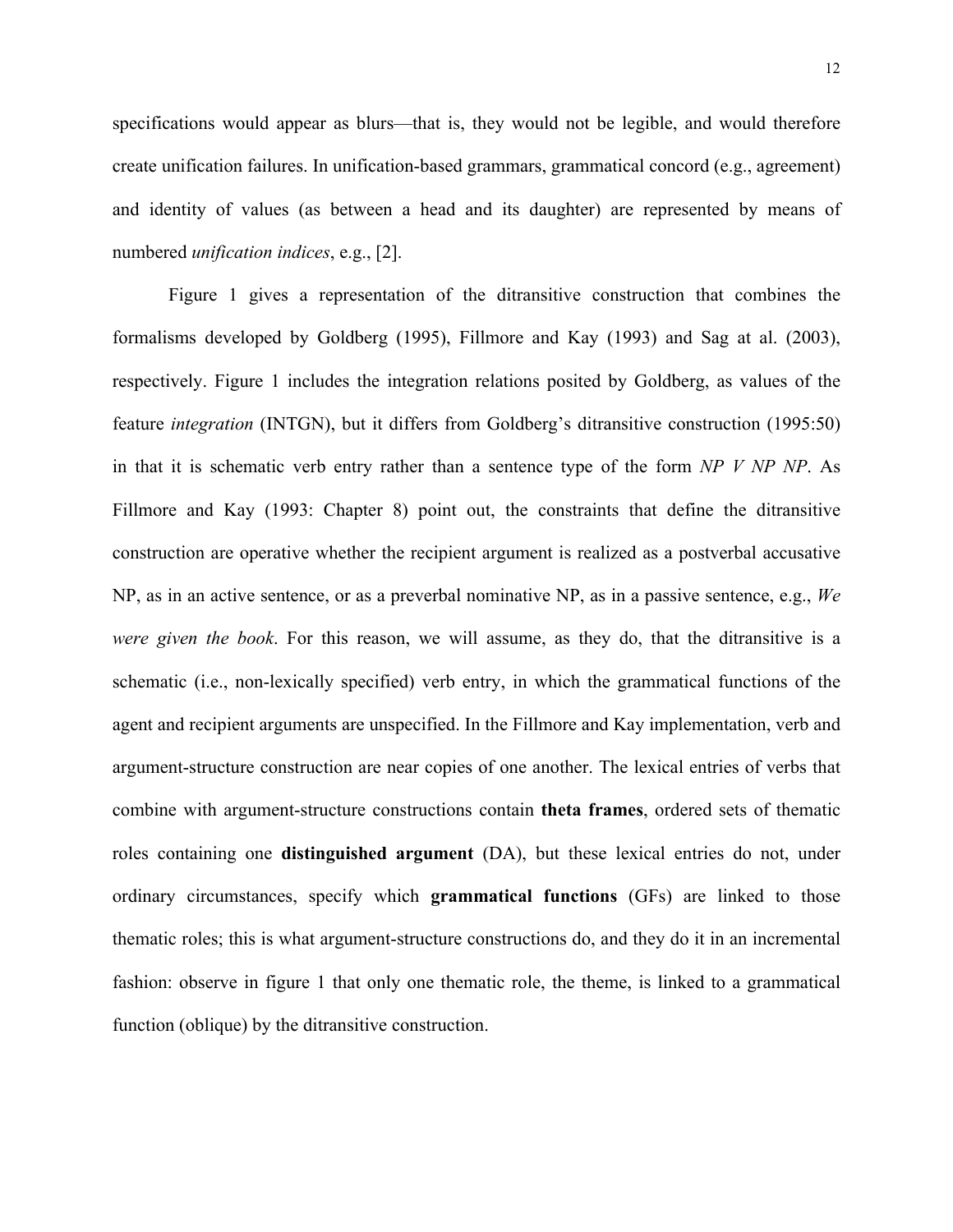#### *Figure 1 about here*

Following Fillmore and Kay (1993), we assume here that each linking construction specifies only a single linking constraint. In the particular case at hand, the grammatical-function realizations of the agent and theme arguments are left unspecified; this move enables this construction to unify with both passive and active argument-structure constructions. Let us use the case of a passive ditransitive to describe the way in which multiple linking constructions interact. In this case, the recipient argument will link to the *subject* grammatical function by default. How does this work? The theme cannot be linked to subject because the ditransitive construction, as shown, links the theme to an oblique grammatical function. Thus, the model correctly predicts the ungrammaticality of the passive sentence \**A gift was given Pat*. The linking of agent to subject is similarly preempted: the passive construction links agent to an oblique grammatical function (Fillmore and Kay 1993: Chapter 8). According to a constraint that Fillmore and Kay refer to as the *subject principle*, some thematic role must receive the grammatical function subject. Since the theme argument is the only otherwise unlinked thematic role once the ditransitive and passive constructions have been unified, it becomes the subject by default. This default linking captures the observation that subject is the least semantically constrained of the three case roles subject, object and oblique.

As per Sag et al. (2003), figure 1 contains a *valence* (VAL) feature, whose two values are also features: *specifier* (SPR), a category that contains either a subject or a determiner, depending on the projection properties of the lexical head, and *complements* (COMPS), a category that includes any additional arguments assigned by the lexical head. Following Sag et al. (2003), we assume that members of both the SPR and COMPS lists are 'cancelled out' to signal the satisfaction of valence requirements represented in the SPR and COMPS sets. The satisfaction of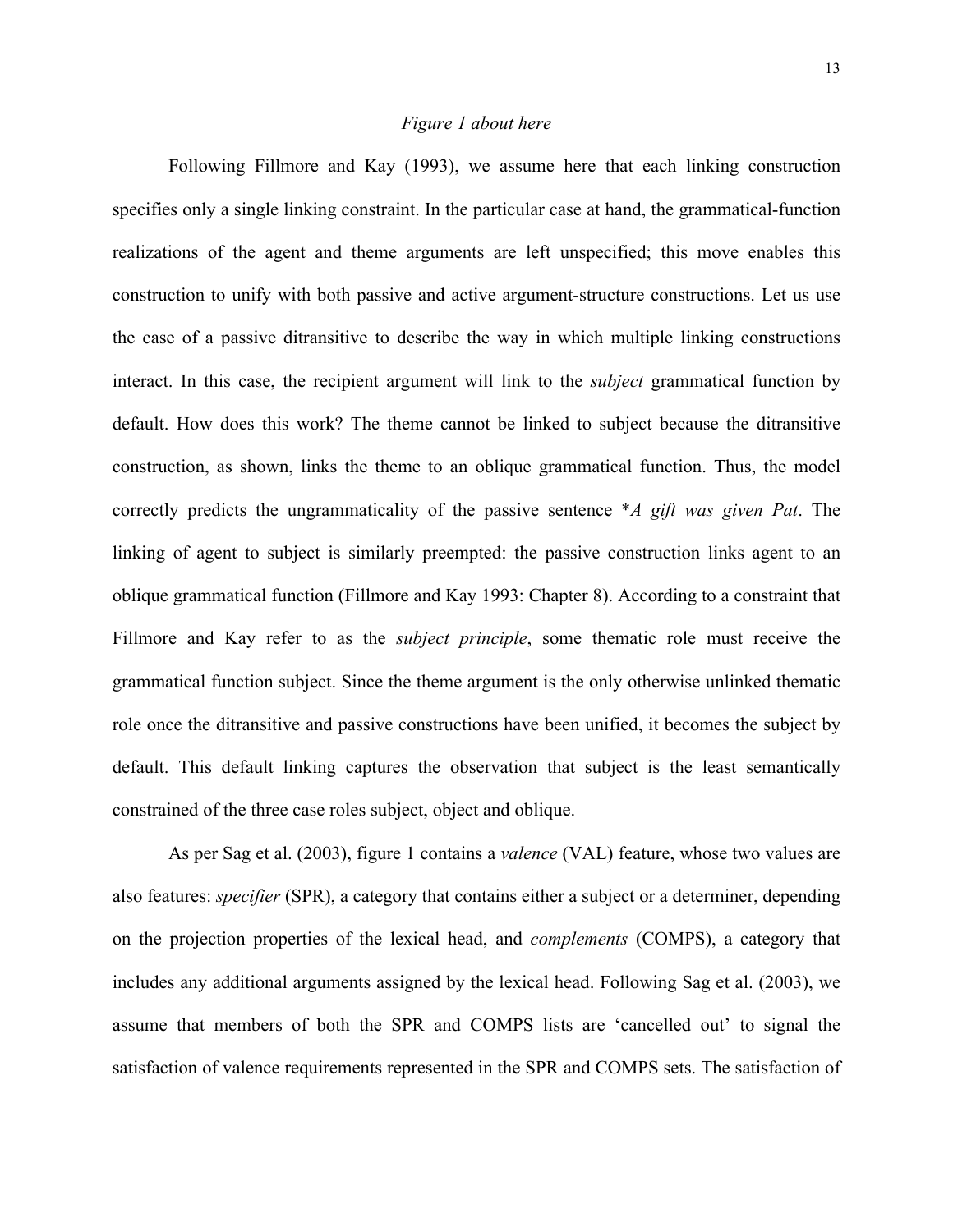a valence requirement is reflected in the valence set of the construction whose daughters are the valence-taking element and its required valence member(s), respectively. Thus, as we see, the ditransitive construction has two NPs (coindexed with the theme and recipient arguments, respectively) in its COMPS set. Once combined with those two NPS, the ditransitive verb can be the head of the VP construction, whose COMPS set is empty but whose SPR set contains one element, a subject NP. This SPR requirement is satisfied once the VP is combined with a subject via the subject-predicate construction, another constituency construction. The essential idea is that valence requirements are passed from daughter to mother until they are cancelled via satisfaction, i.e., once the head daughter's required sister is supplied by a phrase-building construction.

#### **2.2. Coercion**

The model of argument structure described in section 2.1 has been extended to semantic typeshifting, sometimes referred to as **coercion**. Coercion, according to De Swart (1998: 360) is "syntactically and morphologically invisible: it is governed by implicit contextual reinterpretation mechanisms triggered by the need to resolve [semantic] conflicts". Coercion effects have been identified in nominal syntax (De Swart 1998), verbal aspect (Moens and Steedman 1988, Michaelis 2004) and pragmatically specialized sentence types (Michaelis and Lambrecht 1996). Coercion effects are of essentially two types. The first type, the **endocentric** type, comes from the violation of selectional restrictions of a lexical head, e.g., a verb. A simple example is that in which a semantic feature of an argument is overridden by the verb semantics, as in the sentence *I bent the rock*. Here, the rock is necessarily construed as a flexible object, as required by verbal semantics. The second type, the **exocentric** type, is that in which a word that is not a head, e.g., a determiner, does something that usually only a head does—semantically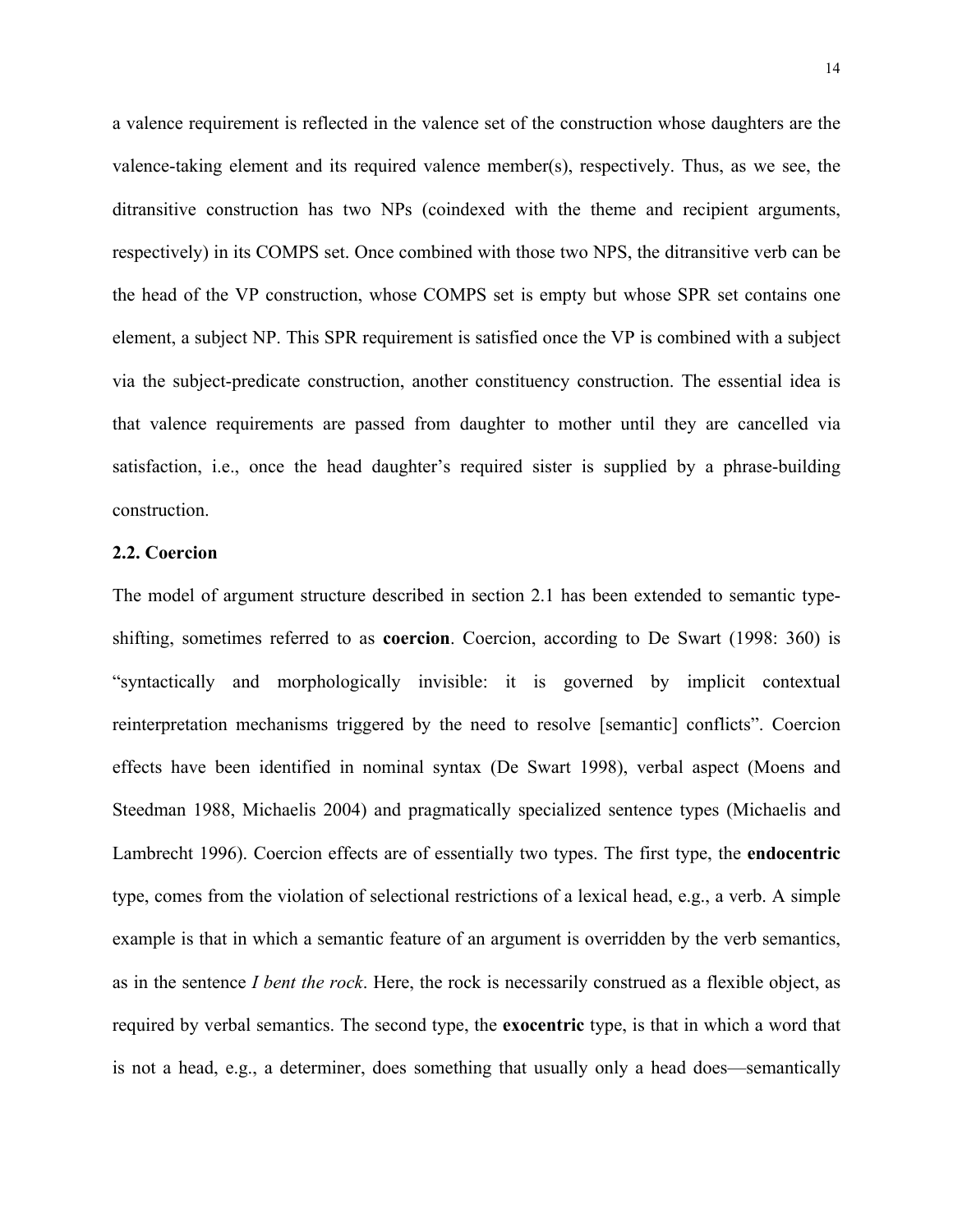constrain the elements with which it combines (Zwicky 1985). For example, a mass noun like *tea* receives an individuated construal when it is paired with the indefinite article (9), and a count noun receives a mass construal when paired with the unstressed *some*, as in (10):

- (9) I had a *tea*.
- (10) Give me some *blanket*

Endocentric and exocentric coercion effects have often been treated together, but they have distinct implications for the syntax-semantics interface. The endocentric cases are merely extended cases of lexical licensing: the relevant semantic effects on arguments can be attributed to the imposition of semantic requirements by the lexical head. Exocentric coercion effects cannot be attributed to lexical licensing. Therefore, they present a significant challenge to theories of sentence semantics based upon the projection properties of lexical words. Since word combination in projection-based syntax is tied to phrase building, the drivers of sentence semantics are not simply words but, more particularly, the heads of syntactic projections.

In CxG, a semantic licensor need not be the head of a phrase. In fact, as we have seen, a semantic licensor may be a skeletal syntactic pattern (e.g., an argument-structure construction) rather than a word. In the case of constructions that define phrases like NP, which Zwicky (1994) refers to as **constituency constructions**, it is mutual invocation of one daughter by the other, rather than unilateral lexical-head licensing that determines what words comprise the phrase. Constructions have heads, in the limited sense that one daughter determines the syntactic category of the mother, but the head does not license its complement any more than the complement licenses the head. Because syntactic combination is not head-driven in CxG, the framework captures exocentric coercion effects in a straightforward and principled way (Michaelis 2004). The coercion effects triggered by determiners, as exemplified by (9-10), need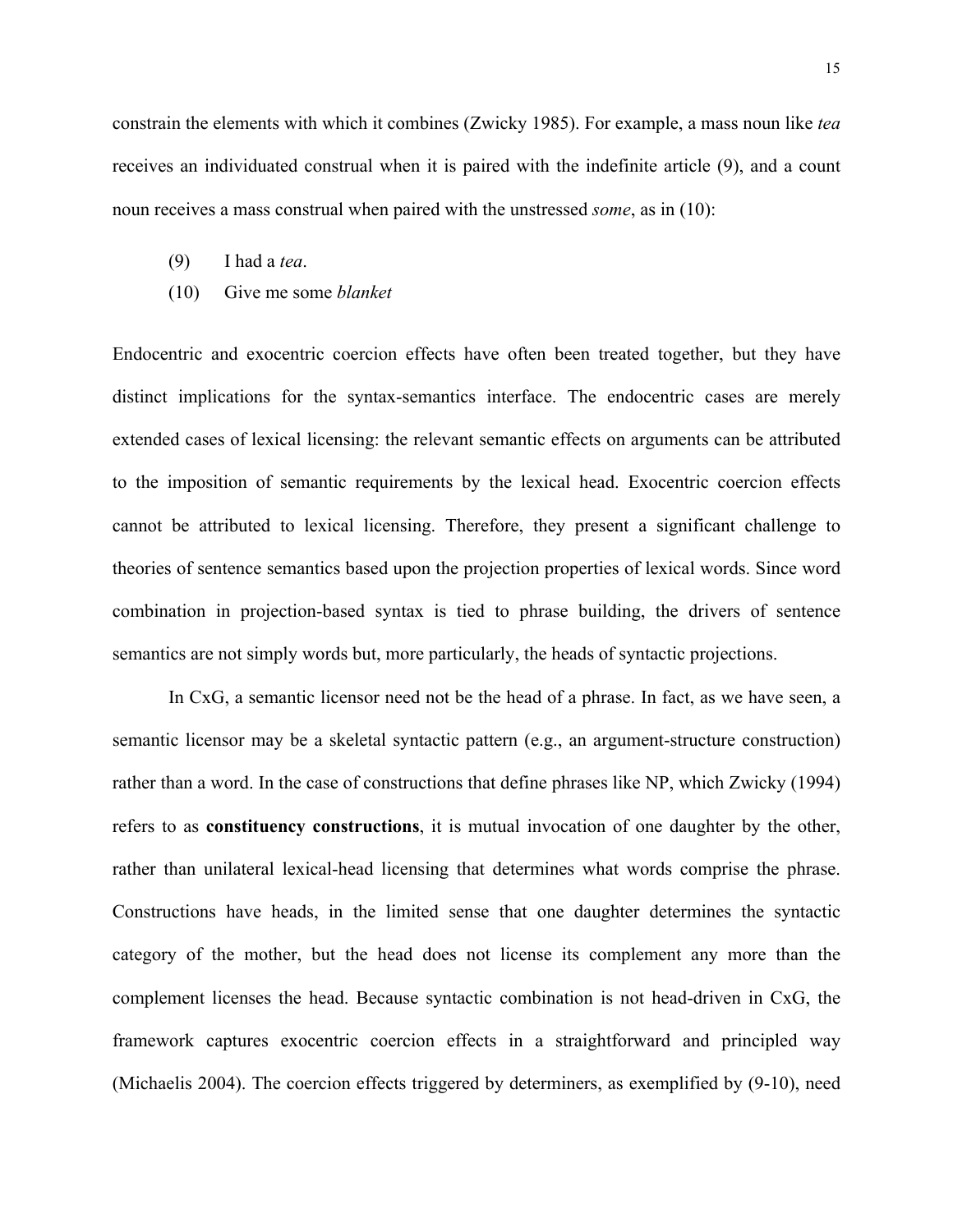not be taken as evidence that determiners are heads, as assumed in syntactic theories based on functional projections (Longobardi 1994). Such accounts encounter problems when faced with bare nominals (mass and plural nouns), as in (11a-b):

- (11) a. She drank *beer*.
	- b. She bought *shoes*.

In such cases, proponents of the DP model must posit phonetically unrealized determiners in order to account for the existential and generic quantification of undetermined nominal expressions in contexts like (11a-b). The CxG model retains the insight that nouns are the syntactic heads of NPs while also capturing the mutual licensing relationship that holds between noun and determiner in the NP. The NP construction that licenses indefinite determination, given in figure 2, will be used to exemplify this model of NP syntax.

#### *Figure 2 around here*

In figure 2, which is based on treatment of nominal syntax found in Sag et al. (2003: Chapter 4), the nominal daughter corresponds to both N and N' in traditional X'-based approaches: it is simply a noun or noun projection whose specifier requirement is unsatisfied. The mother corresponds to NP, as in traditional X'-based approaches, but unlike those approaches, the current enables us to avoid using **nonbranching domination** to represent nominal expressions like those in (12), each of which consists of a single noun that either disallows a determiner or does not require one:

#### (12) *Pat* gave *him money*.

In the present approach, proper names, bare mass and plural nouns, and pronouns are represented simply as nouns whose SPR requirements are satisfied inherently, owing to the fact that these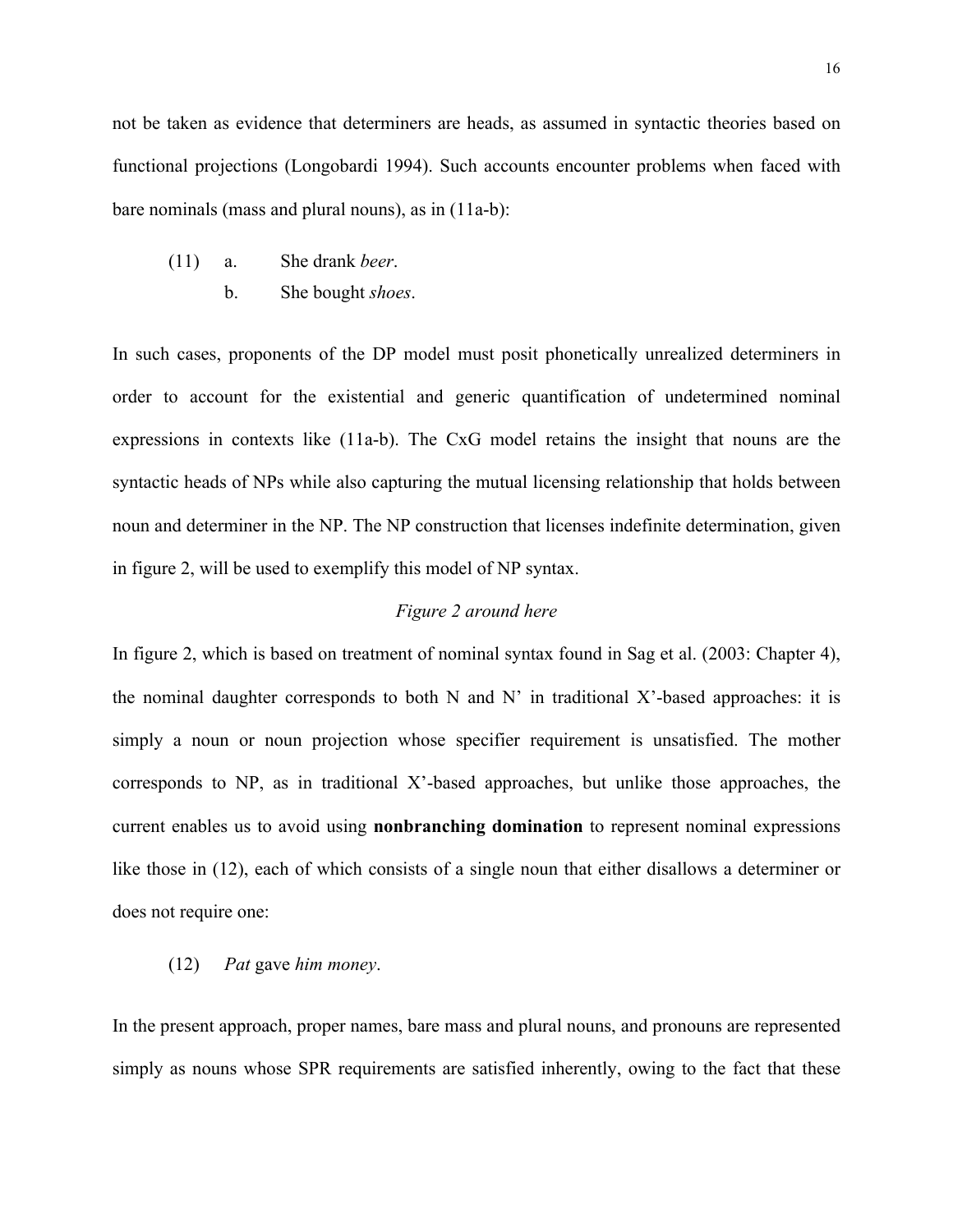nouns denote intrinsically quantified variables (see Sag et al. 2003: Chapter 5 for discussion). As an example of an intrinsically quantified noun entry, let us look at the mass noun lexical entry in figure 3, which is based on the formalism developed by Sag et al. (2003) and Fillmore et al. (to appear).

#### *Figure 3 around here*

In this lexical entry, the semantic type of the mass noun is represented by the ontological index *c*, which stands for **cumulative types** (masses and groups). In order to represent the fact that bare mass nouns have existentially quantified interpretations (that is, that they refer to instances of the substance in question), the entry contains semantic frames representing both the nominal type and existential quantification. In the latter frame, the ontological index c is the variable bound by the quantifier and the nominal type is the restriction (RESTR) of the quantifier. In other words, bare mass nouns are 'self-quantifying'. Since mass nouns can also unify with various determination constructions, Fillmore et al. (to appear: Chapter 2) propose a derivational rule, called *quantifier pumping*, that relates the lexical entries of mass nouns that require a specifier and thereby a quantifier—to the lexical entries of those mass nouns that require neither.

Those nouns that have empty SPR sets can unify directly with constituency constructions like the VP and subject-predicate constructions, which restrict their nominal arguments to those nominal expressions that, at the grammatical level, have satisfied SPR requirements and, at the semantic level, denote bound (quantified) variables. Thus, by assuming both that valence requirements are cancelled once satisfied and that certain subclasses of lexical entries have empty SPR lists from inception, we can account for the fact that certain nominal expressions can be arguments without the help of determiners, phonetically unrealized or otherwise.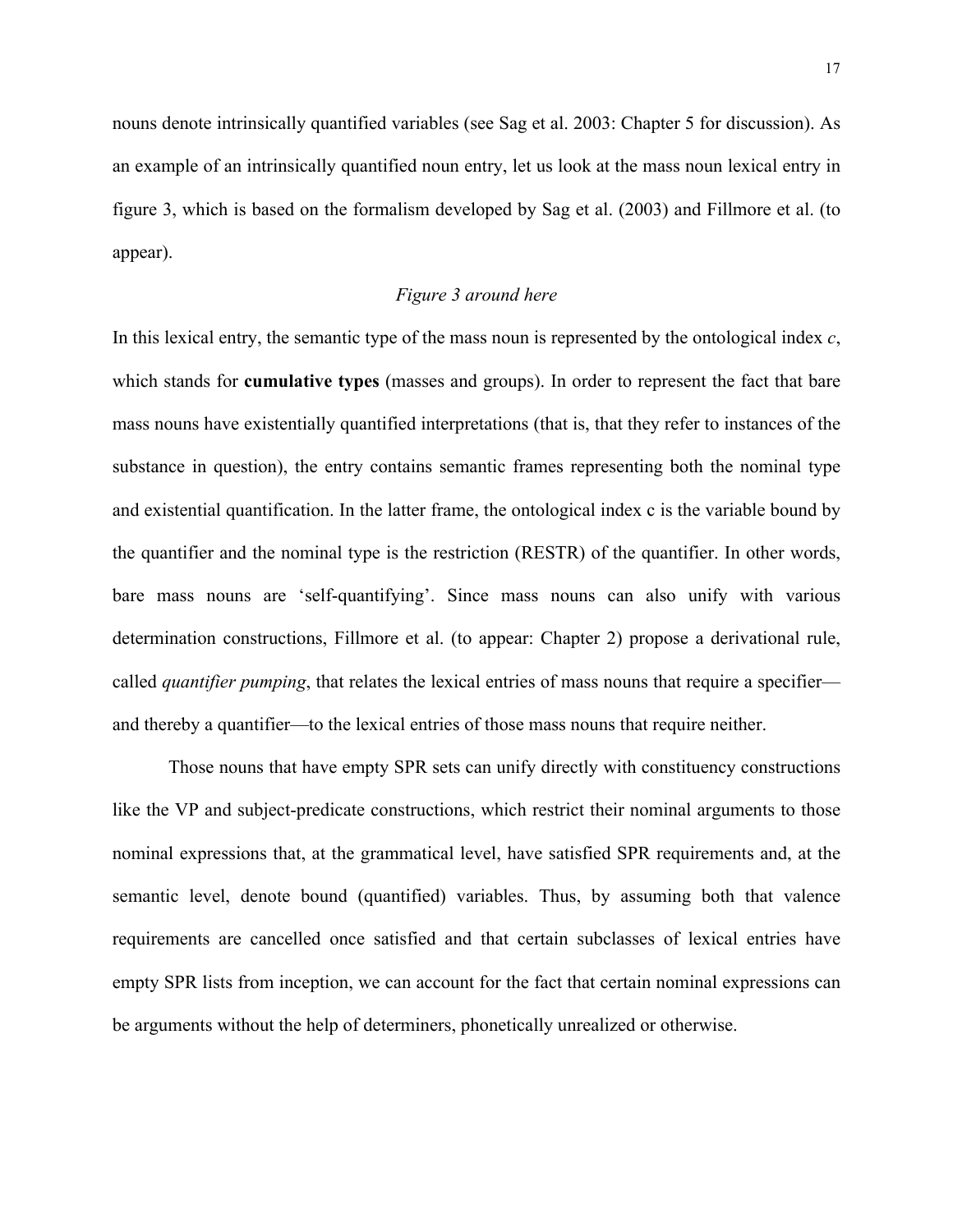The foregoing assumptions are crucial to the construction-based model of coercion effects involving nominal types. In order to see how this model works, let us look at the representation of combinatory restrictions in figure 2. In this figure, the left daughter, the indefinite article, is a specifier of its nominal sister, while it also invokes its nominal sister, as an argument of its semantic frame, the EXIST frame. This frame represents the quantificational force of the indefinite article: it is an existential quantifier, and the variable that it binds is the semantic index of the nominal daughter. The restriction (RESTR) on this quantifier is the semantic type of the nominal daughter. In accordance with Fillmore et al. (to appear), the index *i* is used to indicate that the ontological type of the nominal is that of an individual. This semantic type has a parallel grammatical type, the count type; this type appears as a value of the head feature in both of the construction's daughters, representing the grammatical concord relationship that exists between the indefinite article and its count noun sister within the NP.

Together with principles governing lexical-feature overrides, as discussed in Michaelis (2004), the CxG model of nominal syntax predicts the coercion effects shown in (9-10). These principles amount to the following: to resolve conflict between lexical and constructional constraints, interpreters shift lexical feature-values that are in conflict with constructional feature-values. Shifting results in the portion or type reading of mass nouns like *tea* in (9) and the mass reading of count nouns like *blanket* in (10). Thus, for example, when a count noun like *blanket* is combined with unstressed *some*, a determiner that seeks the mass type, the lexical representation of the count noun will shift to that of the schematic lexical entry in figure 3. This shift entails changing the ontological index of the noun from an individual to a cumulative entity and introducing existential quantification. Crucially, the construction-based model of coercion accounts for nominal coercion effects that lack morphological triggers, as in (13):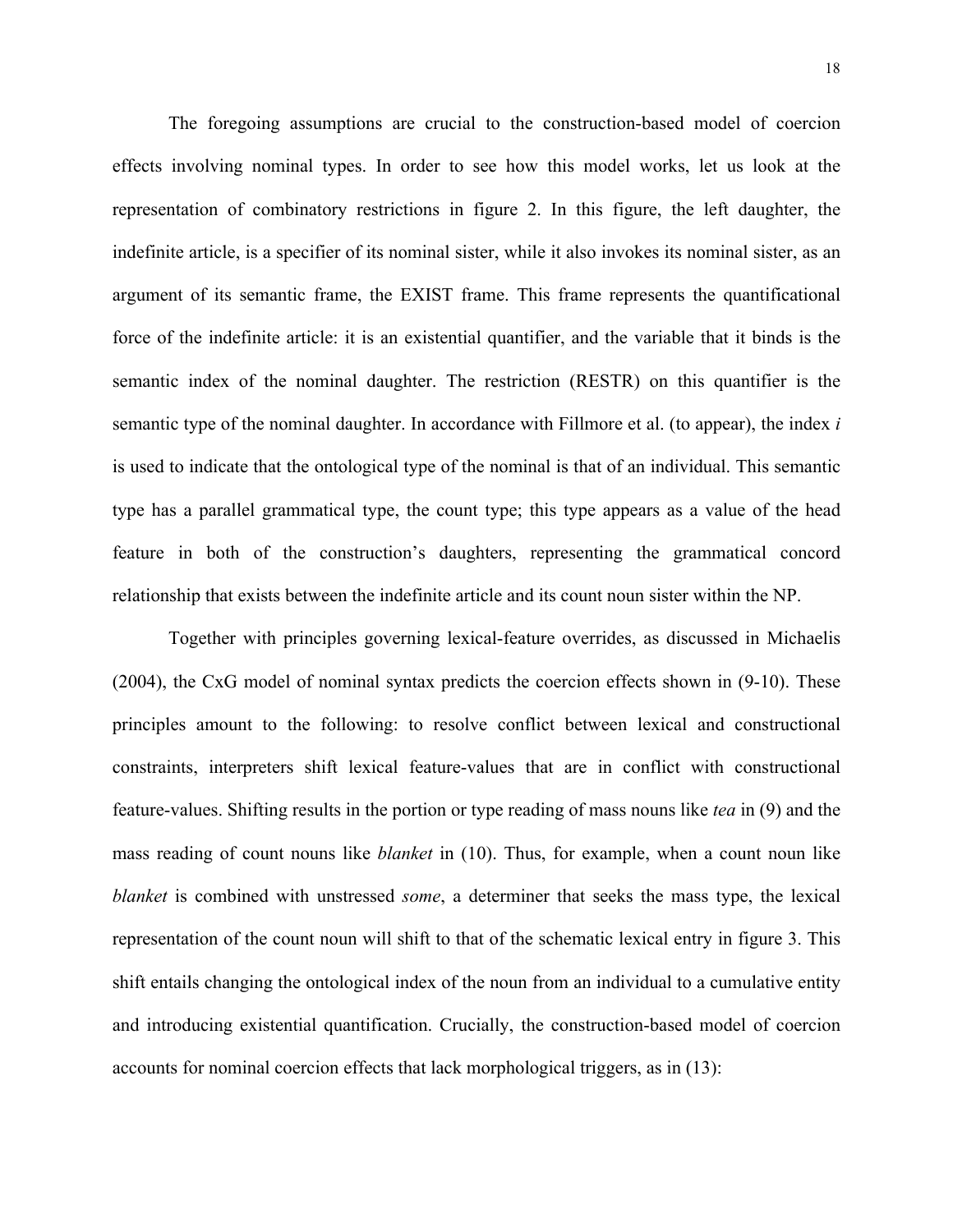#### (13) You have *apple* on your shirt.

In (13), a count noun (*apple*) receives a mass interpretation, but this type shift cannot be attributed to the presence of a determiner that selects for a mass noun, as it can in (10). Nor can the shift be attributed to the selection properties of the verb that takes the bare noun *apple* as an argument: the verb *have* is just as likely to select an individuated entity as its second argument as a mass-denoting entity. However, the type shift in question can be attributed to the VP construction with which the noun *apple* has combined.

Recall that the VP construction, like the subject-predicate construction, requires nominal expressions satisfying its argument roles to have empty SPR sets, or, equivalently, to denote quantified variables. Let us assume that type shifts are conservative, in the sense that they produce lexical entries that (a) replicate existing entries and (b) are minimally distinct from the input entry. Under this assumption, it makes sense that the type shift triggered by the VP construction in (13) would produce a lexical representation for the word *apple* that has the properties of the mass entry in figure 3, rather than, say, one with the properties of a plural noun entry or a proper noun entry. Within the taxonomy of nouns, only the shift from count to mass leaves frame and person-number values unchanged (see Sag et al. 2003: 236-240 for a hierarchical representation of nominal types).

Thus far we have seen that, by admitting 'top down' constructional meaning in addition to 'bottom up' word meaning, CxG provides principled accounts of both verbal valence augmentation and exocentric coercion. In the next section, we will briefly explore several additional arguments for construction-based grammar advanced that have been advanced by its proponents.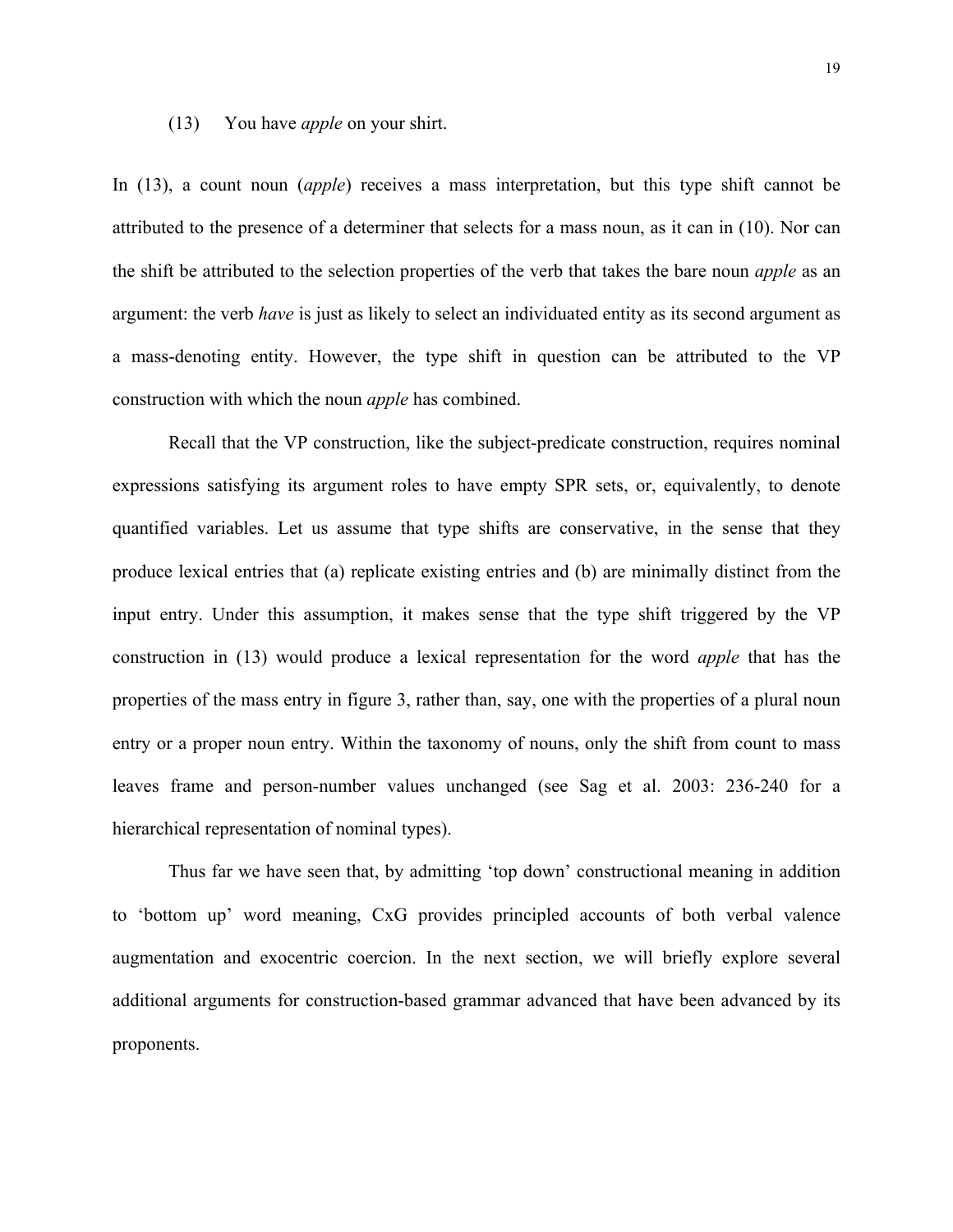#### **3. Additional Arguments for Construction-Based Grammar**

The arguments that we will consider here are based on, respectively: the existence of formal idioms and relations of 'family resemblance' among such patterns (Lakoff 1987, Fillmore et al. 1988, Michaelis and Lambrecht 1996, Culicover 1997, Goldberg and Jackendoff 2004), paradigmatic effects in morphosyntax (Michaelis 1998, Ackerman 2003), the inadequacy of parameter settings as a model of typological variation (Zwicky and Pullum 1991, Van Valin and LaPolla 1997, Croft 2002) and the failure of derivational rules to capture generalizations over the putative 'input' forms (Goldberg 1995, Bybee 2001, Michaelis and Ruppenhofer 2001, Croft and Cruse 2004).

#### **3.1. Idioms and Inheritance**

It has long been observed that complex expressions in a given language can mean what the mean in the same way that words do—by convention rather than composition. Such complex expressions are called *idioms*. Fillmore et al. 1988 point out that while a great deal of attention has been paid to substantive, or lexically filled, idioms (e.g., *hit the nail on the head*, *light a fire under x, take x to task*), less attention has been paid to **formal idioms**, syntactic patterns that are grammatically irregular with regard to either their interpretation or their syntactic composition. An example of a syntactically irregular formal idiom that has been discussed in the CxG literature is the correlative conditional, e.g., *The faster we run, the slower they run* (Fillmore 1986, Michaelis 1994, Culicover and Jackendoff 1999). While the construction has conditional semantics, no phrase-structure rules of English allow paired comparative phrases of exactly this type. An example of a syntactically regular but semantically irregular formal idiom is the WXDY construction, e.g., *What's that fly doing in my soup?* (Kay and Fillmore 1999). While a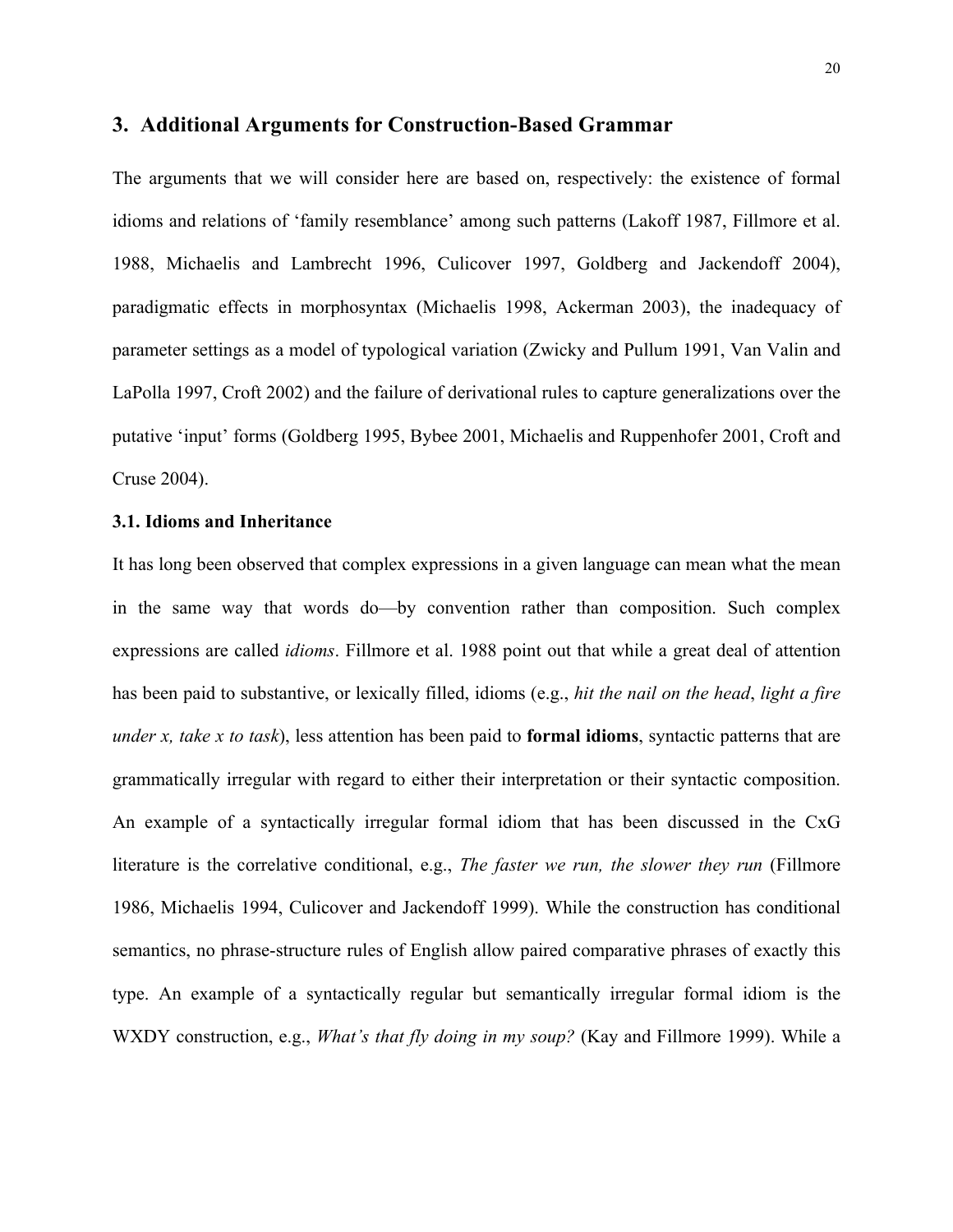naïve speaker might interpret this pattern as questioning the purpose of an activity, it is actually used to ask why a given state exists.

Fillmore et al. (1988) and Culicover and Jackendoff (1999) argue that formal idioms are highly productive patterns, and that they therefore constitute aspects of linguistic competence that a generative grammar must account for. As Zwicky (1995), observes, CxG is uniquely well suited to this task, because it eschews two assumptions common to competing phrase-structure grammars: **local licensing** and **head-driven category determination**. Since constructions have daughters, and daughters may have daughters, constructions can be used to represent what Zwicky refers to as **niece licensing**: a situation in which a construction's daughter calls for a sister with a daughter of a particular type. The spoken English sentence type referred to by Brenier and Michaelis (to appear) as **hypotactic apposition** illustrates the role played by niece licensing in the representation of formal idioms. An example of this construction is given in (14):

(14)That's the real problem is that you never really know.

Hypotactic apposition is a nonstandard presentational pattern that consists of a 'set up' clause containing a cataphoric demonstrative pronoun (e.g., *that*) followed by a 'counterweight' clause introduced by a finite form of the verb *be*. The pattern qualifies as an idiom because the phrasestructure rules of English do not permit the adjunction of a nonsubordinate finite clause and a finite VP. Representing hypotactic apposition requires appeal to niece licensing because the construction requires not simply a VP daughter but one whose head daughter is, in turn, a finite form of the copula.

Other formal idioms violate head-driven syntactic category determination, according to which the head of the phrase determines the syntactic distribution of the phrase. An example of such a violation is provided by adjective phrases containing the correlative degree word as, e.g.,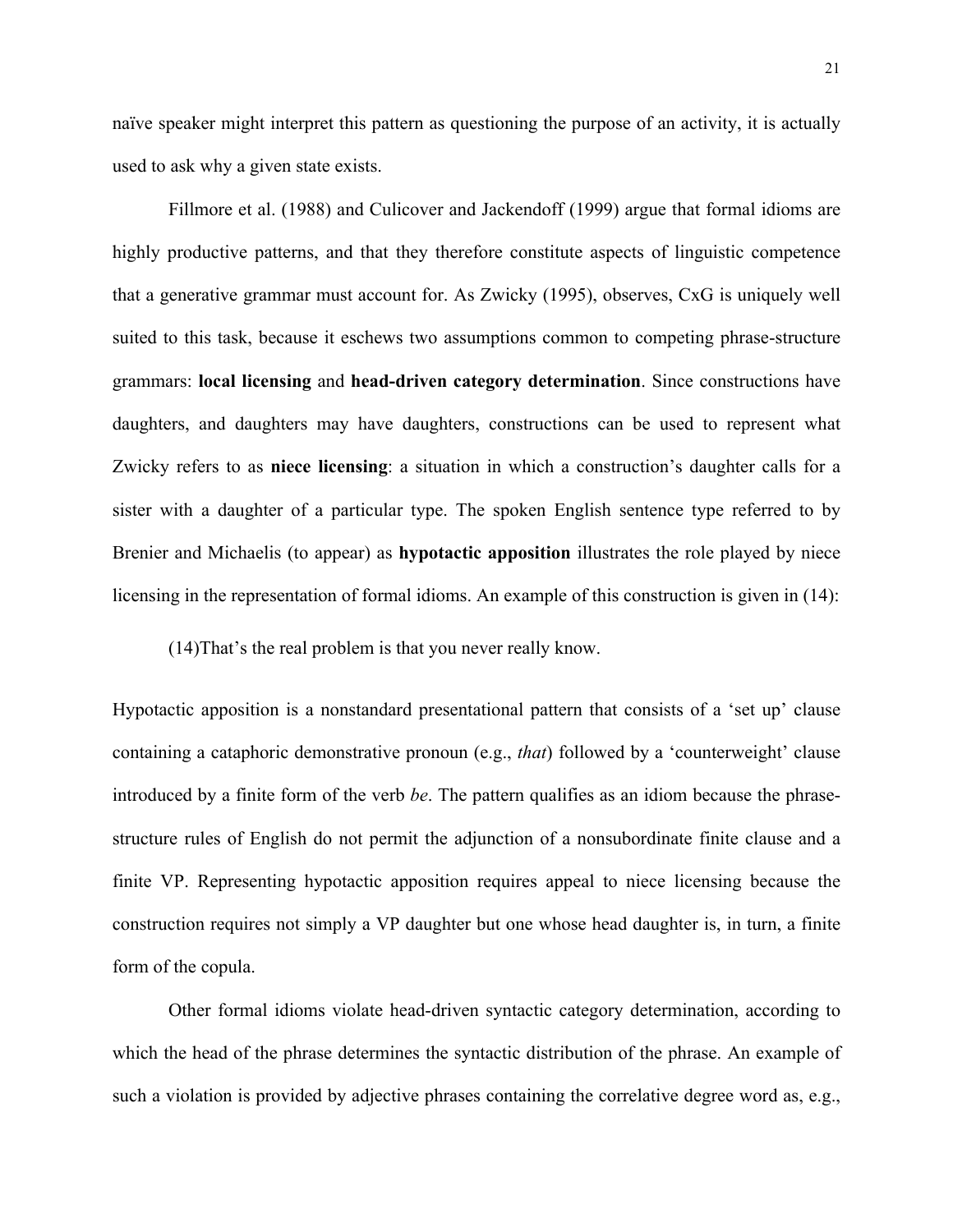*as competent as she was*. While such expressions constitute adjective phrases in contexts like (15a), they have the external distribution of concessive clauses in contexts like (15b):

- (15) a. She was *as competent as she was*.
	- b. .*As competent as she was*, she wasn't able to find work.

In addition to providing representational conventions appropriate to formal idioms, CxG also captures semantic and syntactic relationships between idiomatic patterns and more regular patterns. For example, Fillmore (1986) observes that the English correlative conditional, despite having numerous idiomatic properties, partakes of general syntactic and semantic properties of the conditional sentence type, including having an antecedent clause that is a polarity context. Relationships of this nature are represented in CxG by **inheritance networks**, in which like constructions have partially overlapping representations (Goldberg 1995: Chapter 3). Inheritance networks have been used to capture syntactic and semantic commonalities among deictic and existential *there*-constructions (Lakoff 1987), exclamatory constructions (Michaelis and Lambrecht 1996), subject-auxiliary constructions (Fillmore 1999) and resultative constructions (Goldberg and Jackendoff 2004).

#### **3.2. Paradigmatic Effects in Morphosyntax**

Inference based on oppositions in a language is central to the Gricean model of conversational logic (Horn 1984). For example, if a speaker asserts *Leslie caused the train to stop*, the hearer can reason, via Grice's second maxim of quantity ('Do not say more than you must') that since the speaker chose not to use the less prolix formulation *Leslie stopped the train*, the default situation (direct causation) did not apply. In such cases, the interpretation of the periphrastic form depends upon the existence of a synonymous unused form. Paradigmatic inference is also used by Ackerman (2003) to explain noncompositional effects in word morphology, including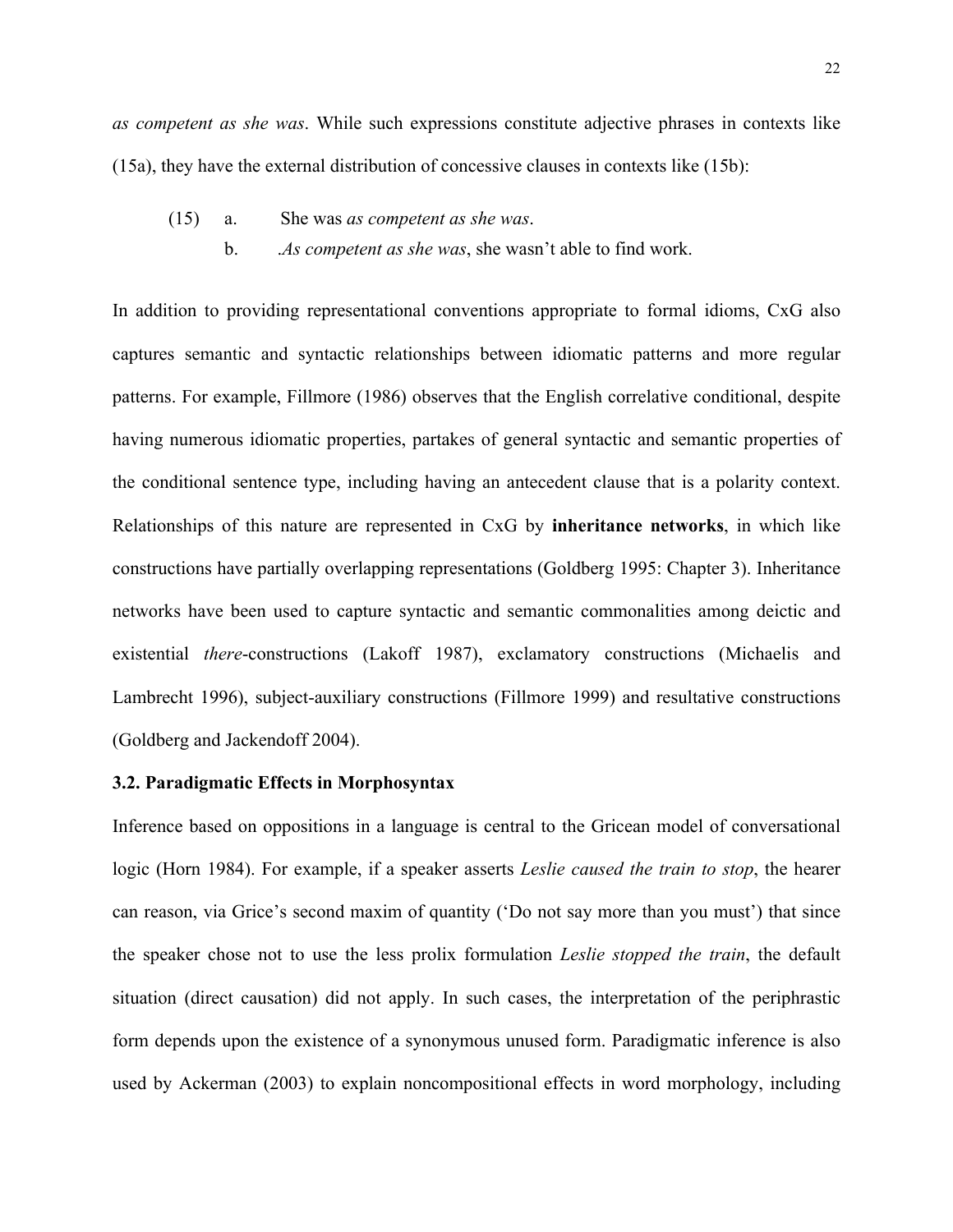inflection inside compounds, e.g., *passers by*, *runners up*, *brothers-in-law*. These effects are attributed to the Head Application Principle (Ackerman 2003: 92-93): when a word A is headed by a word B, each word in A's inflectional/derivational paradigm will be headed by the corresponding word in B's paradigm.

Proponents of construction-based syntax have also identified paradigm-based inference as a source of morphosyntactic constraints and affordances. For example, Michaelis (1998: Chapter 5) argues that the constraint which prevents past-time adverbial reference in presentperfect sentences (e.g., \**I have visited Rome in 1999*) is an effect not of semantics but of a discourse-pragmatic opposition between the present perfect and the simple past in English: the present perfect introduces past-time intervals rather than invoking already established past intervals. Paradigmatic effects have also been used to motivate constraints on argument-structure constructions. Goldberg and Jackendoff (2004: 540-541) observe that the constraint barring the intransitive resultative construction (16a) from expressing accompaniment to motion (16b) can be attributed to the existence of a nearly synonymous construction, the *way*-construction (16c), which can:

- (16) a. She skipped into the garden.
	- b. \*She whistled into the garden.
	- c. She whistled her way into the garden.

Paradigmatic effects of the nature require a model in which the grammar consists of a structured inventory of form-meaning pairings analogous to the lexicon, i.e., a 'constructicon'. It is only in such a grammar that constructions may enter into usage-based oppositions. Since CxG is such a model, it appears uniquely equipped to describe paradigm-based constraints in syntax.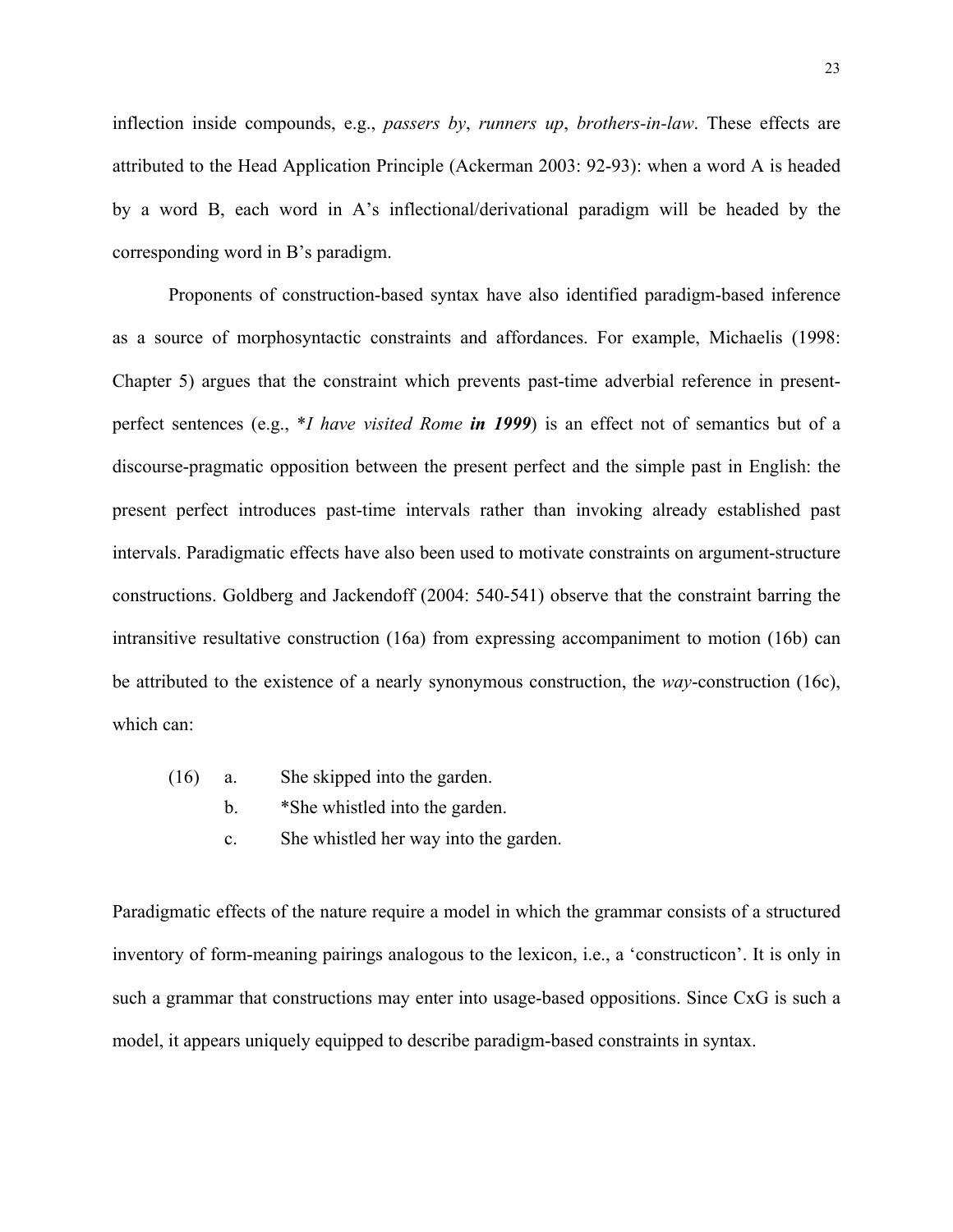#### **3.3. The Inadequacy of Transconstructional Filters**

In an early paper in the CxG tradition, Pullum and Zwicky (1991), argue that the so-called double-*ing* constraint cannot be a general morphosyntactic constraint of English. Examples that were used to motivate the constraint include that in (17), but, as Zwicky and Pullum observe, there are systematic exceptions, exemplified in (18-19):

- (17) Robin was starting going to concerts more frequently.
- (18) Robin was enjoying going to concerts more frequently.
- (19) Robin was not starting, nor did she intend to start, going to concerts.

Pullum and Zwicky propose that the double-*ing* constraint is not therefore a **transconstructional**  filter but instead a constraint on a single constituent-defining rule: "The VP constituency construction] is inapplicable if its head V and an immediately following head of a complement VP are both in Present Participle form" (Pullum and Zwicky 1991: 254). The significance of such findings is that they vitiate a model of typological variation based on parameter settings and support one based on constructions. Construction-based typological models include those of Van Valin and LaPolla (1997) and Croft (2002), who argue that the pattern of semantic neutralization that characterizes the pivotal syntactic argument in the clause varies not only from language to language but also from construction to construction. For example, while English is widely analyzed as a nominative-accusative language, there are highly productive constructions of English that require other patterns of semantic restriction and neutralization. For example, in English imperatives, the null instantiated element represents an agent rather than a subject. Further, in English resultative sentences the argument of the secondary predicate can be either a subject or an object, as shown by (20-21), but it must be a patient-type argument, as shown by (22):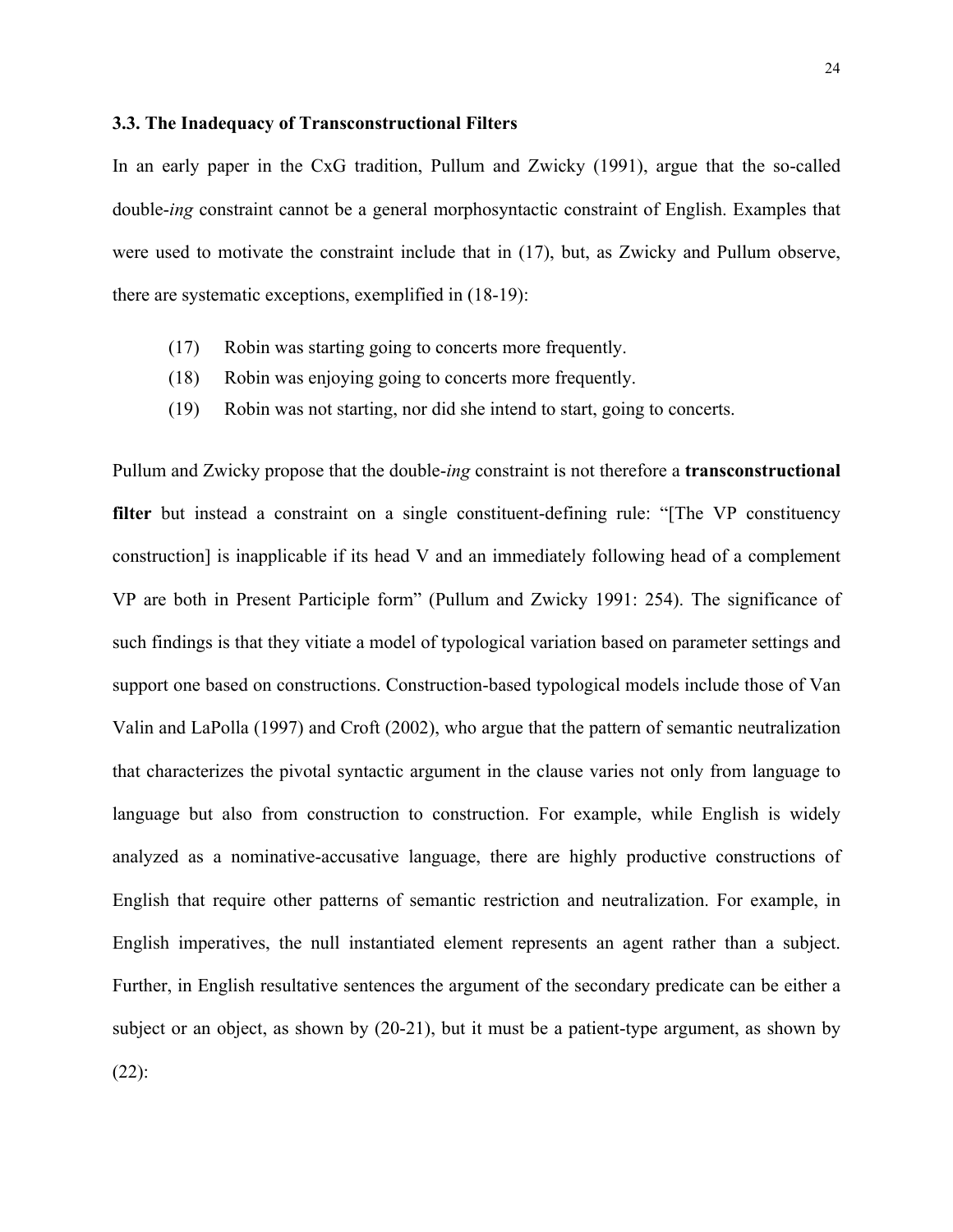- (20) The cake fell flat.
- (21) She hammered the metal flat.
- (22) She ran \*(herself) tired.

What this suggests is that the murkily defined 'ergative undercurrents' sometimes identified in nominative-accusative languages are simply reflections of the fact that different constructions in a given language require different pivotal arguments. By the same token, split-case systems need not be seen as trending in one direction or another (e.g., away from ergative-absolutive organization and toward nominative-accusative organization). That a given language should use different patterns of semantic neutralization for different syntactic purposes is expected if constructions are the basis of syntax, but not otherwise.

#### **3.4. Product-Oriented Generalizations**

In Bybee's (2001) schema-based model of inflection, the rule-rote distinction is replaced by a 'superpositional memory' in which like forms overlap, e.g., the irregular past-tense forms *sang*, *rang* and *drank*. Affixes, roots and stems do not have independent representations; they exist only as similarity relations among words. These relations are captured by *product-oriented schemas*. Product-oriented schemas represent similarities among forms of a specific category, but do not derive one category from another. In this model, the main determinant of productivity is the **type frequency** of the schema—the number of different words that represent the schema.

While it might appear that product-oriented schemas would miss source-oriented generalizations, Bybee shows that template can be used to capture similarities among schemas that participate in an opposition. For example, the template [sʌŋ] could be used to capture the phonetic and semantic similarity among the members of the ablaut relation exemplified by the triad *sing*-*sang*-*sung*. Further, Bybee shows (2001: 126-127), product-oriented schemas are superior to source-oriented schemas in that the former are not derailed when we cannot find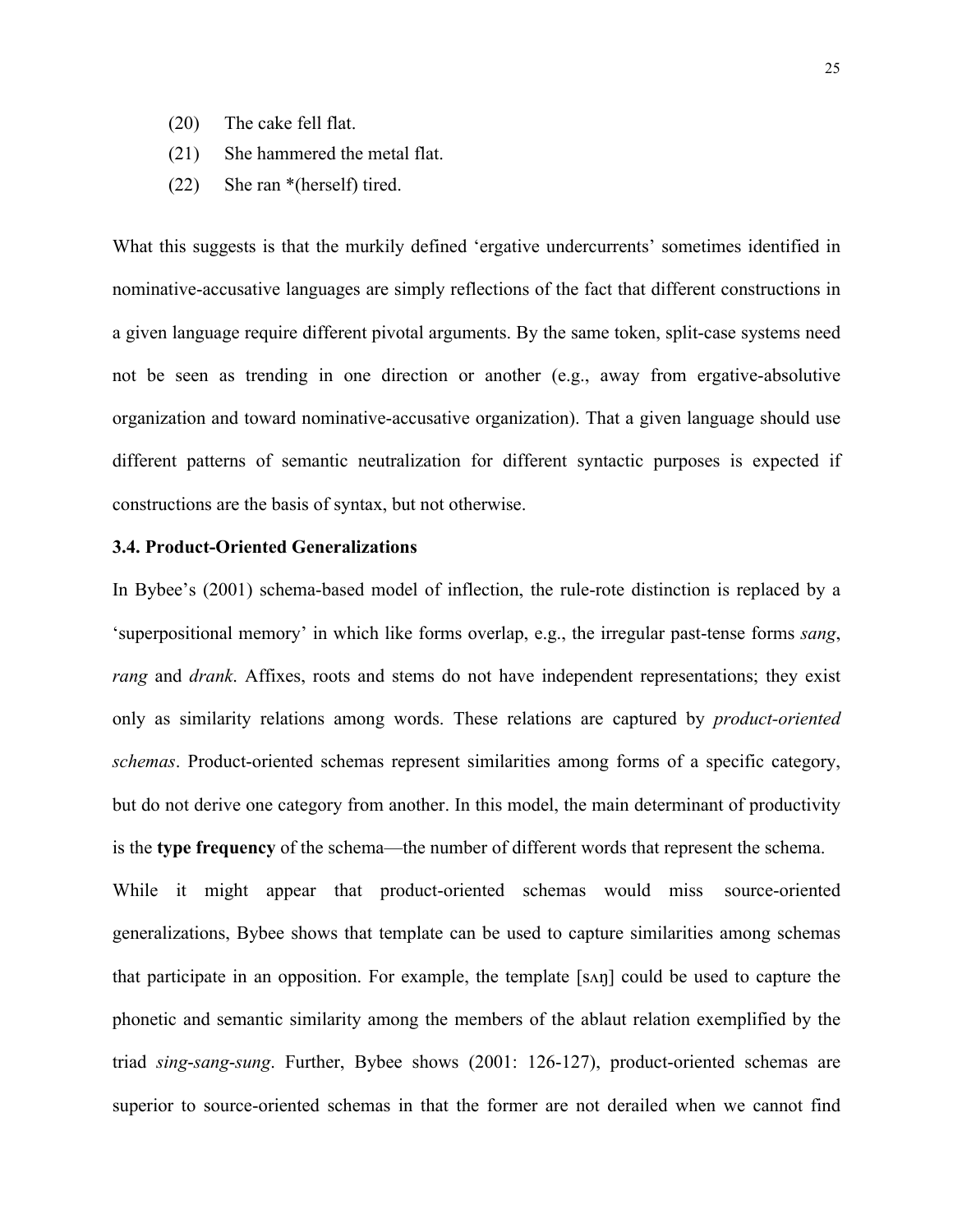generalizations across the putative source forms. She bases this argument on English past tenses in [ʌ] (*string, cling, fling*). The addition of new members to this class (e.g., *struck*, *stuck*, *dug*, *snuck*), made a source-oriented generalization impossible: the present-tense counterparts of the newly added past-tense verbs lack a nasal coda and have a variety of vocalic nuclei, among them [i], [ai] and [æ])). However, a product-oriented generalization *is* possible, as captured by the schema  $C_{\Lambda}C_{\text{[velar]}}$ .

Construction grammarians (e.g., Goldberg 1995 and Michaelis and Ruppenhofer 2001) also use the lack of valid source-oriented generalizations to argue for product-oriented ones. In particular, they argue that verbal linking patterns are produced by constructions rather than by lexical rules. As discussion in section 2.1, lexical-rule-based approaches to verbal argument structure assume that thematic structure is unaffected by the application of a lexical rule, but the word that constitutes the 'input' to a putative lexical rule may (a) lack the necessary thematic roles (as do verbs of creation with respect to the ditransitive pattern; see section 2.1 above) or (b) lack thematic structure altogether, as do nonce denominal verbs. Example (23), taken from Michaelis and Ruppenhofer (2001: 4-5), illustrates the latter problem with respect to the German applicative pattern, in which a locative argument is linked to a nonoblique grammatical function (either subject or object) and the inseparable prefix *be*- is attached to the verb:

(23) Es mag ja lustig sein, zwei hartgekochte Eier wie Clownsköpfe mit angekeimten Sojabohnen zu *behaaren* und sie auf Gurkenscheiben zu stellen […]. 'It might be funny to be-hair two hard-boiled eggs like clowns' heads with germinating soy beans, to stand them up on cucumber slices […].'

In (23), an active voice, trivalent applicative predication, the base form is the noun *Haar* ('hair'). This word is inherently nonrelational, as it has no verbal counterpart outside of this context: German lacks a transfer verb \**haaren* ('hair'). The applicative predication in (22) designates a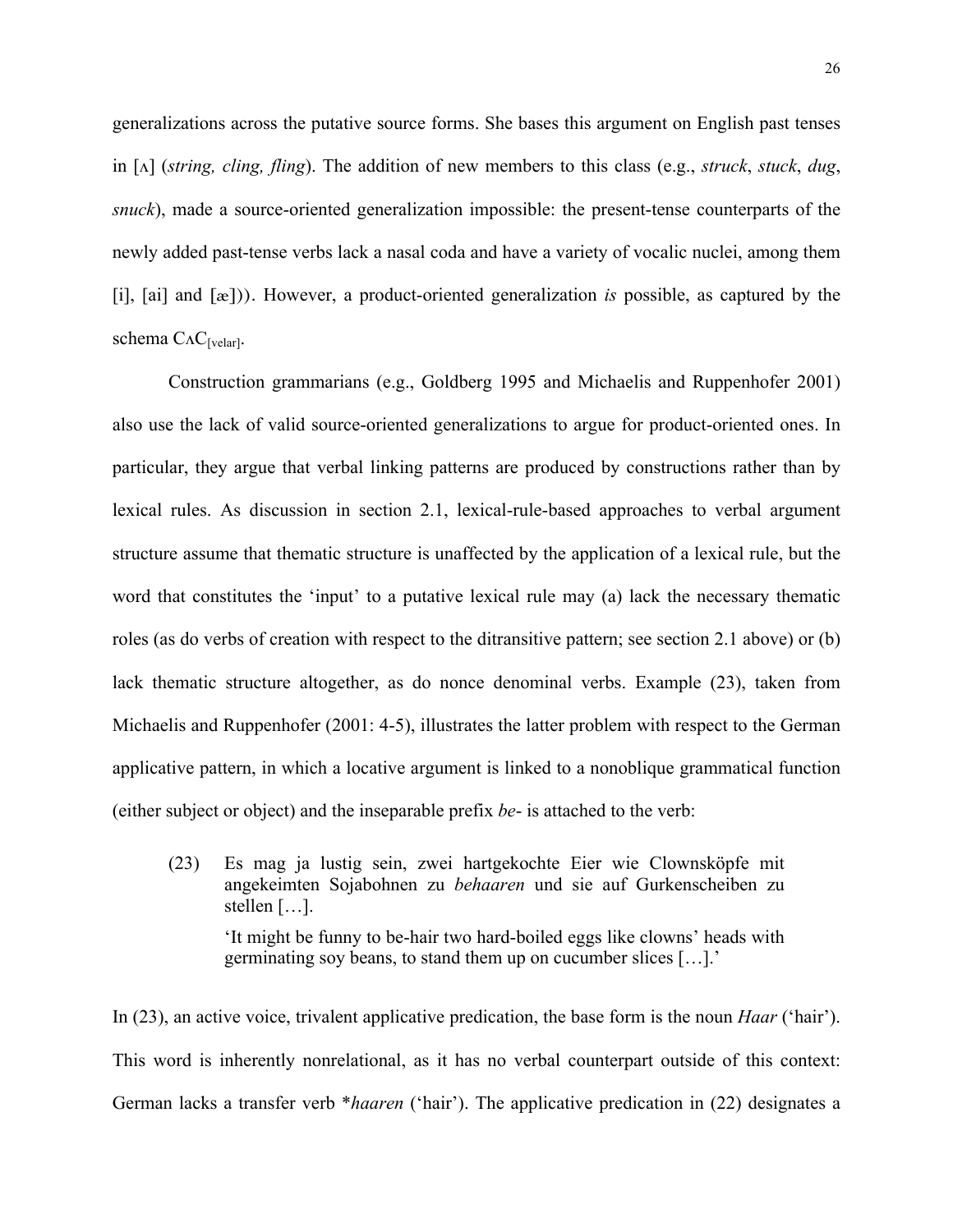transfer event of the type denoted by trivalent applicative verbs like *beladen* ('load'), and yet the thematic roles present in (23) are evidently not licensed by the stem *Haar*, since *Haar* is not a verb, let alone a transfer verb. Instead, as Michaelis and Ruppenhofer (2001) argue, the applicative pattern imposes its own thematic structure, and therefore it is a construction rather than the output of a lexical rule.

In addition, proponents of argument-structure constructions have argued against lexicalrule-based approaches on the grounds that such 'rules' may have no uniform 'product' (Goldberg 1995: 31-39). For example, German applicative verbs designate a variety of image- and forcedynamic schemas, including coverage, intensive action, repeated action and benefaction (Michaelis and Ruppenhofer 2001). Because constructions, like words, are potentially polysemous (Michaelis 1994), the construction-based model of verbal argument structure can readily accommodate this semantic variety (Goldberg 1995). In such accounts, distinct senses of a given argument-structure construction are related via inheritance, as described in section 3.1.

## **4. Conclusion**

Because constructions, like words, freely combine semantic constraints (like image schemas) with pragmatic constraints (like use conditions), describing constructional meaning requires us to combine cognitive and discourse-functional explanation. This integrated approach to the study of meaning and use characterizes much of the current research on language and mind: studies of language acquisition and sentence processing increasingly emphasize the role of usage factors, in particular the relativity frequencies of words or morphosyntactic patterns. Such studies have shown, for example, that the onset of verb over-regularization errors in early child language is triggered by an increase in the proportion of regular to irregular verbs in the child's vocabulary (Marchman and Bates 1994) and that the likelihood of a garden-path 'detour' during sentence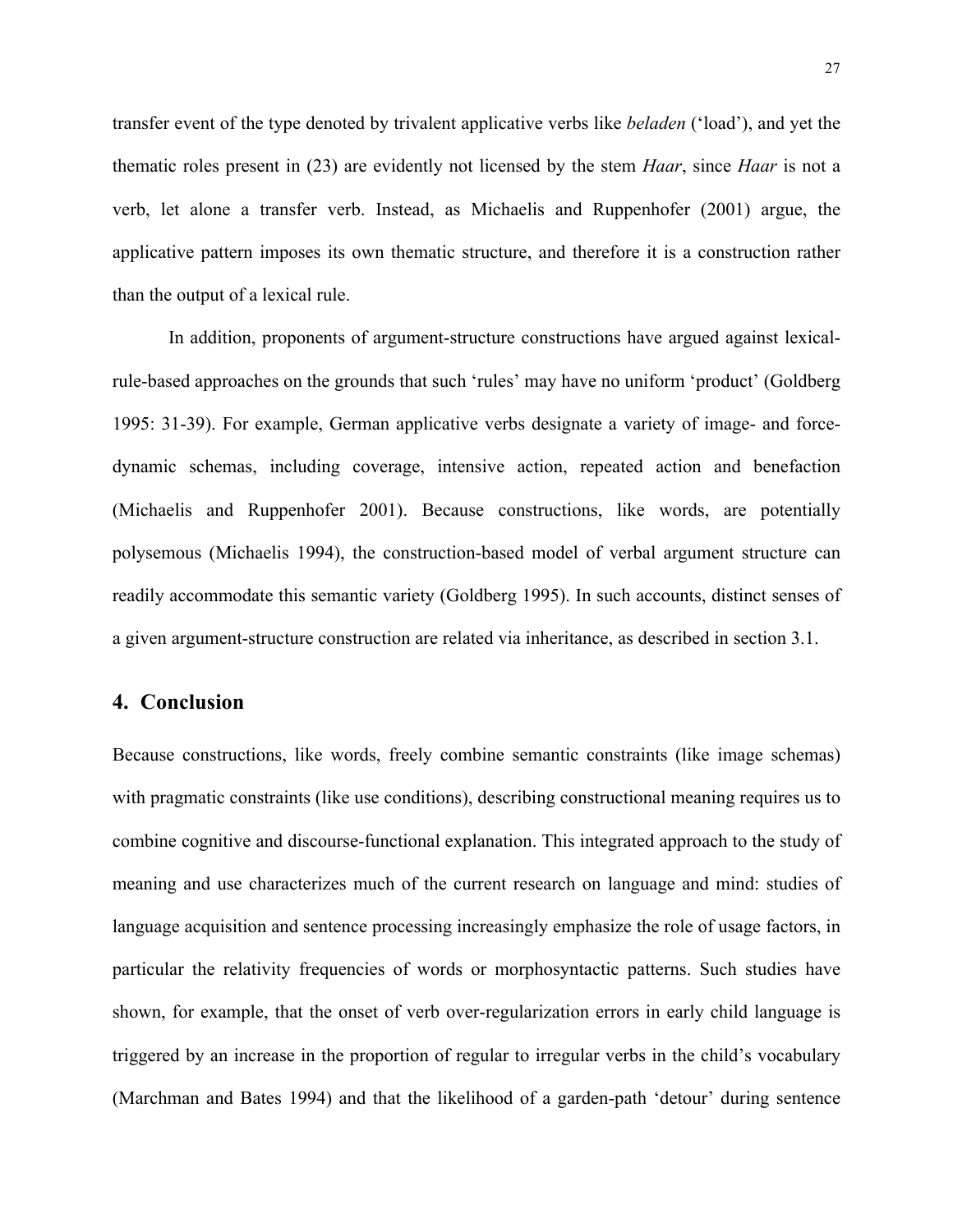processing is a function of the prior probability of a given constituent structure (e.g., reduced relative vs. main verb) combined with the transitivity bias of the lexical verb (Narayanan and Jurafsky 1998). Such studies support the view that linguistic knowledge is the knowledge of routines (Langacker 1987, Bybee 2001, Tomasello 2001, 2003, Croft and Cruse 2004) and that language acquisition is the "mastery of artifacts and conventions" that children "may adapt for creative uses as their mastery progresses" (Tomasello 2001: 160). If these theorists are correct, then linguistic knowledge is not innate but the product of acculturation, and grammatical constructions are the basis of syntax.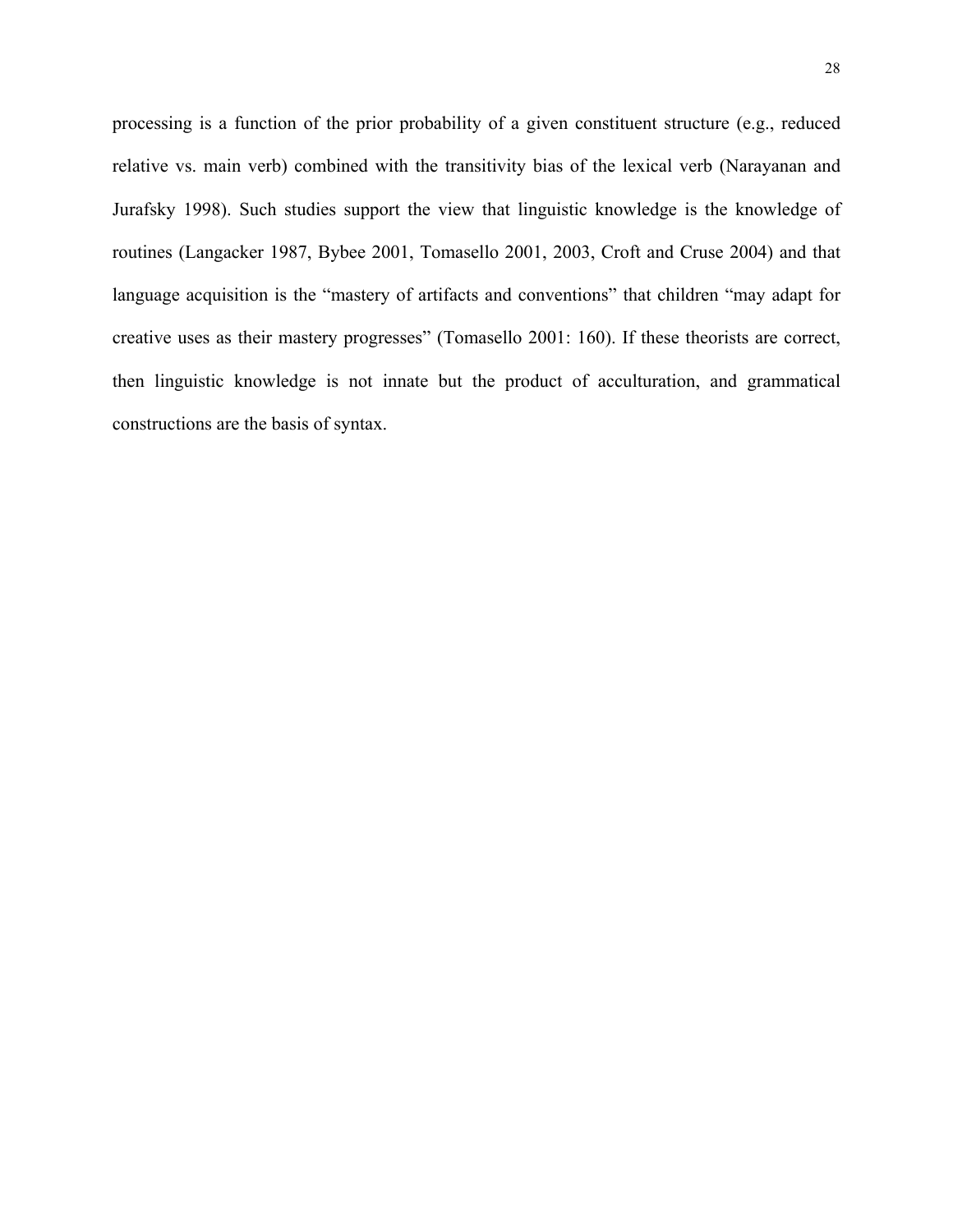### **Bibliography**

- Ackerman, F. (2003). 'Morphosemantic mismatches and realization-based lexicalism' In Francis, E. J. & Michaelis, L.A. (eds.) *Mismatch: form-function incongruity and the architecture of grammar*. Stanford: CSLI Publications. 83-116.
- Bresnan, J. (1994). 'Locative inversion and the architecture of universal grammar' *Language* 70, 72-131.
- Bresnan, J. (2001). *Lexical-functional grammar*. Oxford: Blackwell.
- Bybee, J. (2001). *Phonology and use*. Cambridge: Cambridge University Press.
- Chomsky, N. (1989). 'Some notes on economy of derivation and representation' *MIT Working Papers in Linguistics* 10, 43-74.
- Croft, W. (2001). *Radical construction grammar*. Cambridge: Cambridge University Press.
- Croft, W. & D.A. Cruse. (2004). *Cognitive linguistics*. Cambridge: Cambridge University Press.
- Culicover, P. (1997). *Syntactic nuts: hard cases in syntax*. Oxford: Oxford University Press.
- Culicover, P. & Jackendoff, R. (1999). 'The view from the periphery: the English comparative correlative' *Linguistic Inquiry* 30, 543-571.
- De Swart, H. (1998). 'Aspect shift and coercion' *Natural Language and Linguistic Theory* 16, 347-385.
- Fillmore, C. J. (1986). 'Varieties of conditional sentences' In Marshall, F., Miller, A. & Zhang, Z.-S. (eds.) *Proceedings of the third eastern states conference on linguistics*. Columbus, Ohio: Ohio State University Department of Linguistics. 163-182.
- Fillmore, C. J. (1999). 'Inversion and constructional inheritance' In Webelhuth, G., Koenig, J.-P. & Kathol, A. (eds.) *Lexical and constructional aspects of linguistic explanation*. Stanford: CSLI Publications. 113-28.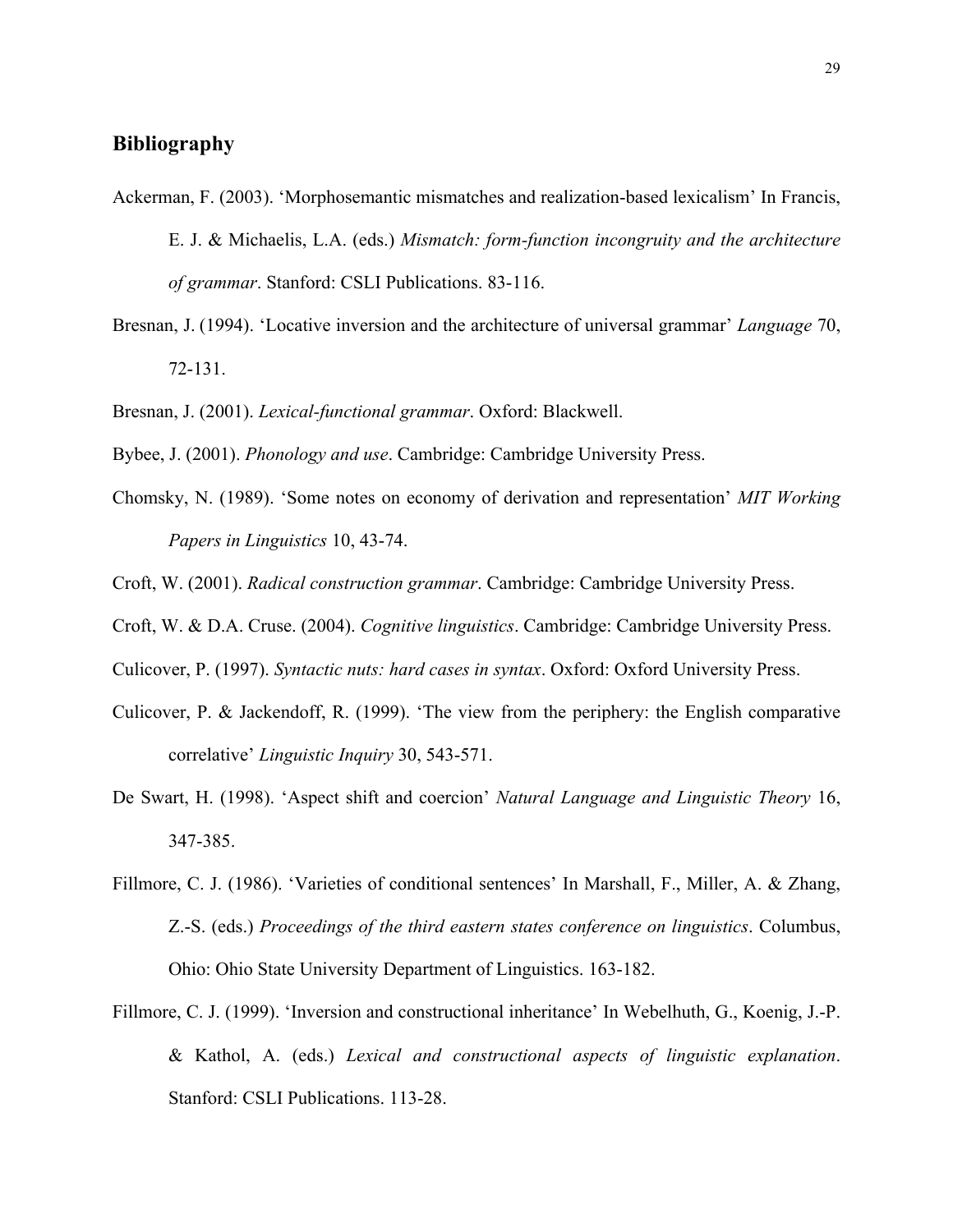- Fillmore, C. J. & Kay, P. (1993). *Construction grammar coursebook*. Unpublished ms., Department of Linguistics, University of California, Berkeley.
- Fillmore, C. J., Kay, P and O'Connor, M.C. (1988). 'Regularity and idiomaticity in grammatical constructions: the case of *let alone*' *Language* 64, 501–538.
- Fillmore, C. J., Kay, P, Michaelis, L.A. & Sag, I. (to appear). *Construction grammar*. Stanford: CSLI Publications.
- Goldberg, A. (1995). *Constructions: a construction grammar approach to argument structure*. Chicago: University of Chicago Press.
- Goldberg, A. (2002). 'Surface generalizations: an alternative to alternations' *Cognitive Linguistics* 13, 327-56.
- Goldberg, A. & Jackendoff, R. (2004). 'The English resultative as a family of constructions' *Language* 80, 532-568.
- Harris, R. & Taylor, T. J. (1997). *Landmarks in linguistic thought 1: The western tradition from Socrates to Saussure*. London: Routledge.
- Horn, L. R. (1984). 'Toward a new taxonomy for pragmatic inference: Q-based and R-based implicature' In Schiffrin, D. (ed.) *Meaning, form and use in context: linguistic applications*. Washington: Georgetown University Press. 11-42.
- Jackendoff, R. (1997). The architecture of the language faculty. Cambridge, MA: MIT Press.
- Kay, P. & Fillmore, C. J. (1999). 'Grammatical constructions and linguistic generalizations: the 'what's X doing Y' construction' *Language* 75, 1-33.
- Kay, P. (2002). English subjectless tagged sentences. *Language* 78, 453-81
- Lakoff, G. (1987). *Women, fire and dangerous things: what categories reveal about the mind*. Chicago: University of Chicago Press.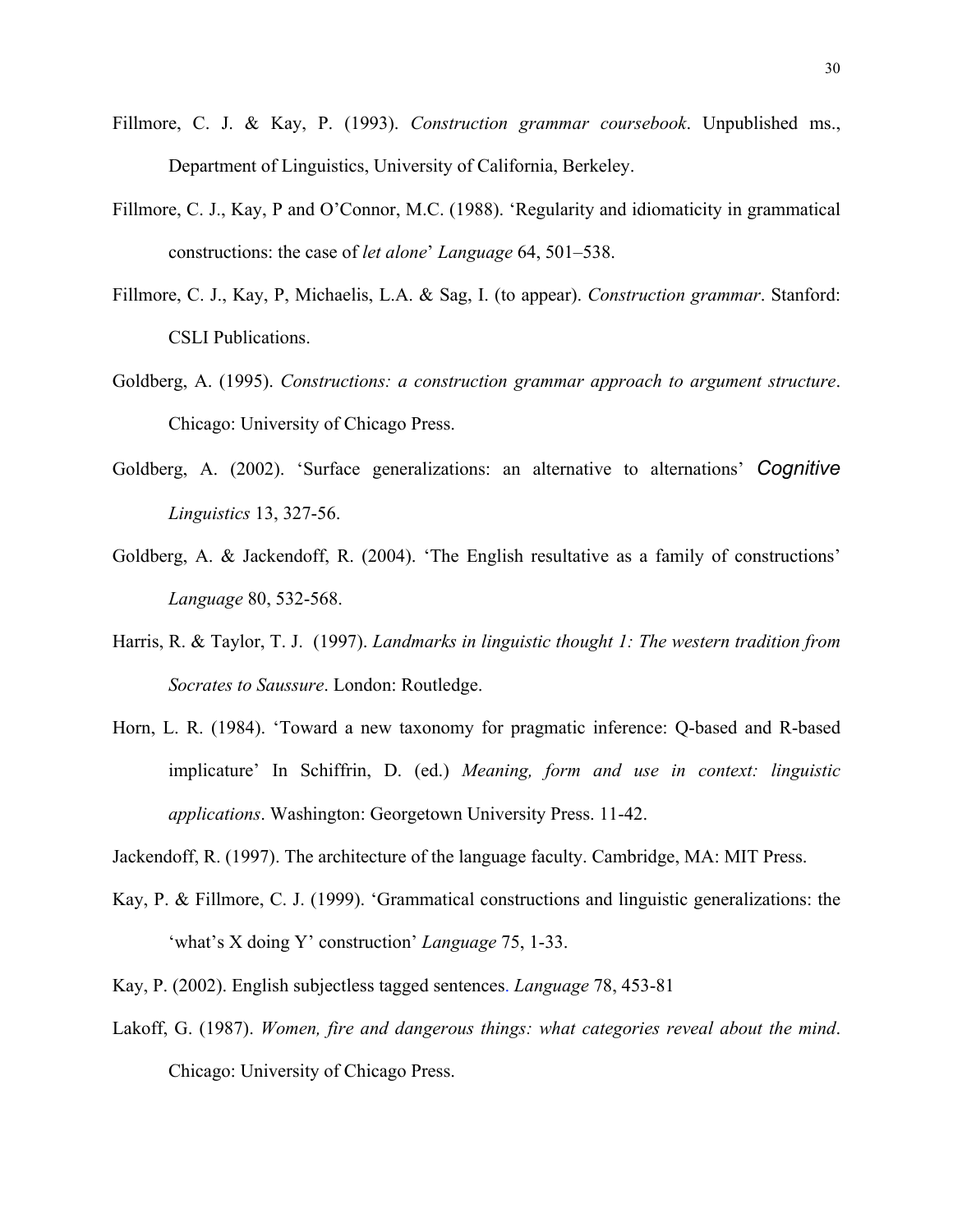- Langacker, R. W. (1987). *Foundations of cognitive grammar*. Stanford: Stanford University Press.
- Longobardi, G. (1994). 'Reference and proper names: A theory of N-Movement in syntax and logical form' *Linguistic Inquiry* 25, 609-665.
- Marchman, V. A. & Bates, E. (1994). 'Continuity in lexical and morphological development: a test of the critical mass hypothesis' *Journal of Child Language* 21, 339–366.
- Michaelis, L.A. (1994). 'A case of constructional polysemy in Latin' *Studies in Language* 18, 45-70.
- Michaelis, L. A. (1998). *Aspectual grammar and past-time reference*. London: Routledge.
- Michaelis, L. A. (2004). 'Type shifting in construction grammar: an integrated approach to aspectual coercion' *Cognitive Linguistics* 15, 1-67.
- Michaelis, L. A. & Lambrecht, K. (1996). Toward a construction-based theory of language function: the case of nominal extraposition' *Language* 72, 215-247.
- Michaelis, L. A. & Ruppenhofer, J. (2001). *Beyond alternations: a constructional model of the German applicative pattern*. Stanford: CSLI Publications.
- Moens, M. & Steedman, M. (1988). 'Temporal ontology and temporal reference' *Computational Linguistics* 14, 15-28.
- Narayanan, S. & Jurafsky, D. S. (1998). Bayesian models of human sentence processing. In Derry, S.J. & Gernsbacher, M.A. (eds.) *Proceedings of the twentieth annual meeting of the cognitive science society.* Mahwah, NJ: Erlbaum. 752–757
- Pollard, C. & Sag, I. (1994). *Head-driven phrase structure grammar*. Chicago: University of Chicago Press.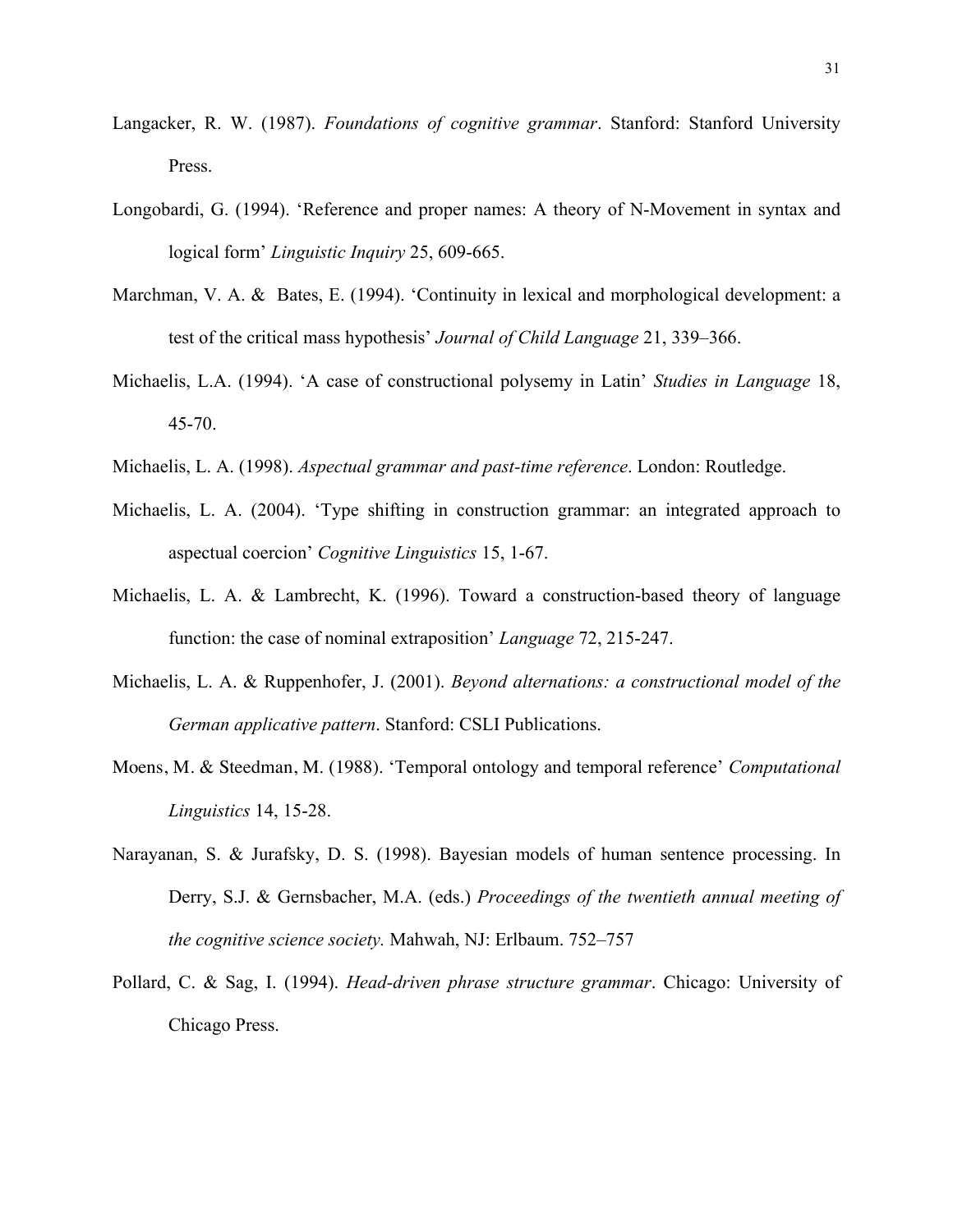- Pullum, G. & Zwicky, A. (1991). Condition duplication, paradigm homonymy and transconstructional constraints. In Sutton, L., Johnson, C. & Shields, R. (eds.) *Proceedings of the seventeenth annual meeting of the Berkeley linguistics society*. Berkeley: Berkeley Linguistics Society, Inc. 252–266.
- Sag, I., Wasow, T. & Bender, E. (2003). *Syntax: a formal introduction*. Stanford: CSLI Publications.
- Tomasello, M. (2001). *The cultural origins of human cognition*. Harvard: Harvard University Press.
- Tomasello, M. (2003). *Constructing a language: a usage-based theory of language acquisition*. Harvard: Harvard University Press.
- Van Valin, R. D. & LaPolla, R. J. (1997). *Syntax: structure, meaning and function*. Cambridge: Cambridge University Press.
- Zwicky, A. (1985). 'Heads' *Journal of Linguistics* 21, 1-29.
- Zwicky, A. (1994). 'Dealing out meaning: fundamentals of grammatical constructions' In Gahl, S., Dolbey, A. & Johnson, C. (eds.) *Proceedings of the twentieth annual meeting of the Berkeley Linguistics society*. Berkeley: Berkeley Linguistics Society, Inc. 611-625.
- Zwicky, A. (1995). 'Exceptional degree markers: a puzzle in internal and external syntax' *Ohio Working Papers in Linguistics* 47, 111-23.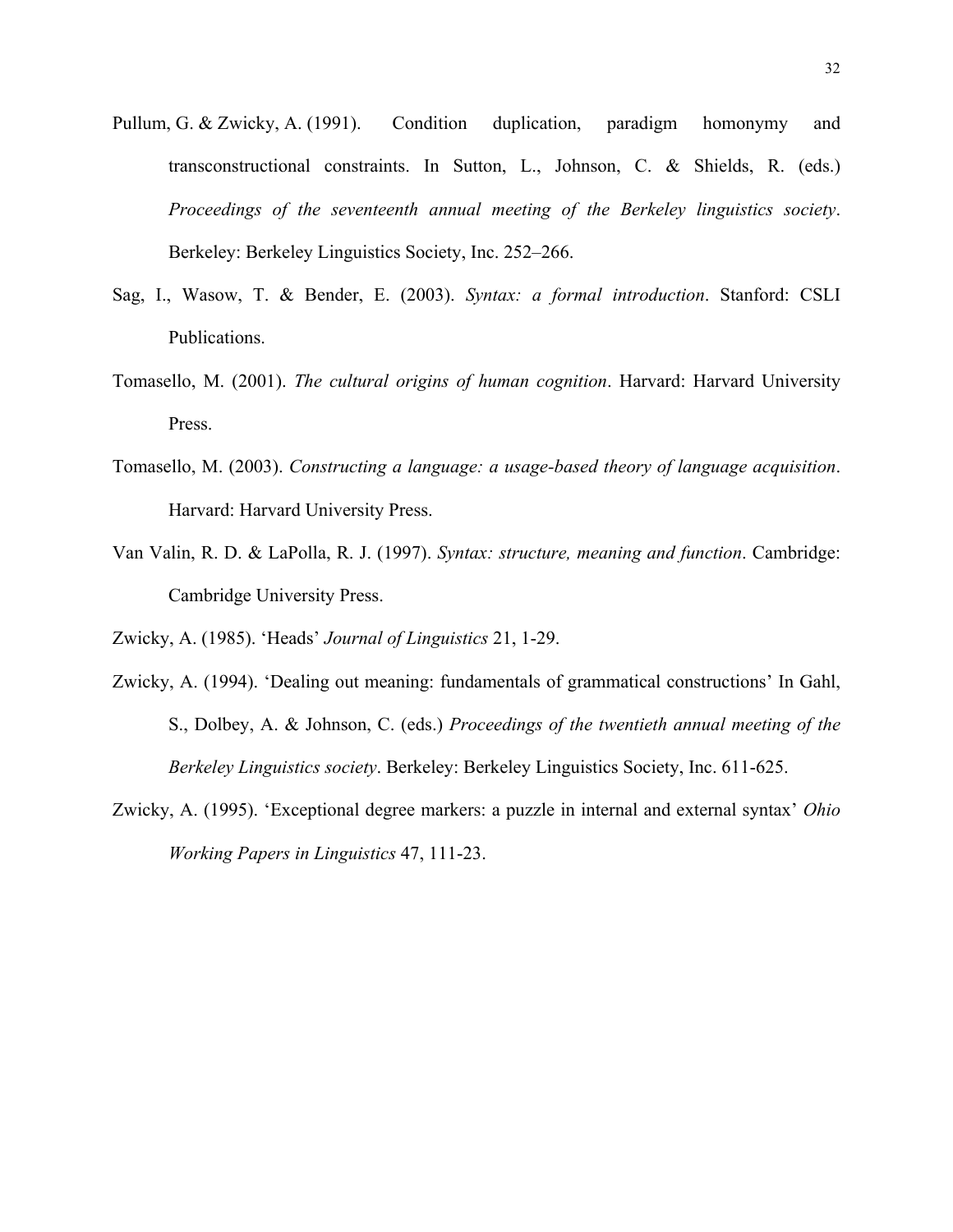# **Figures**



*Figure 1. The ditransitive construction*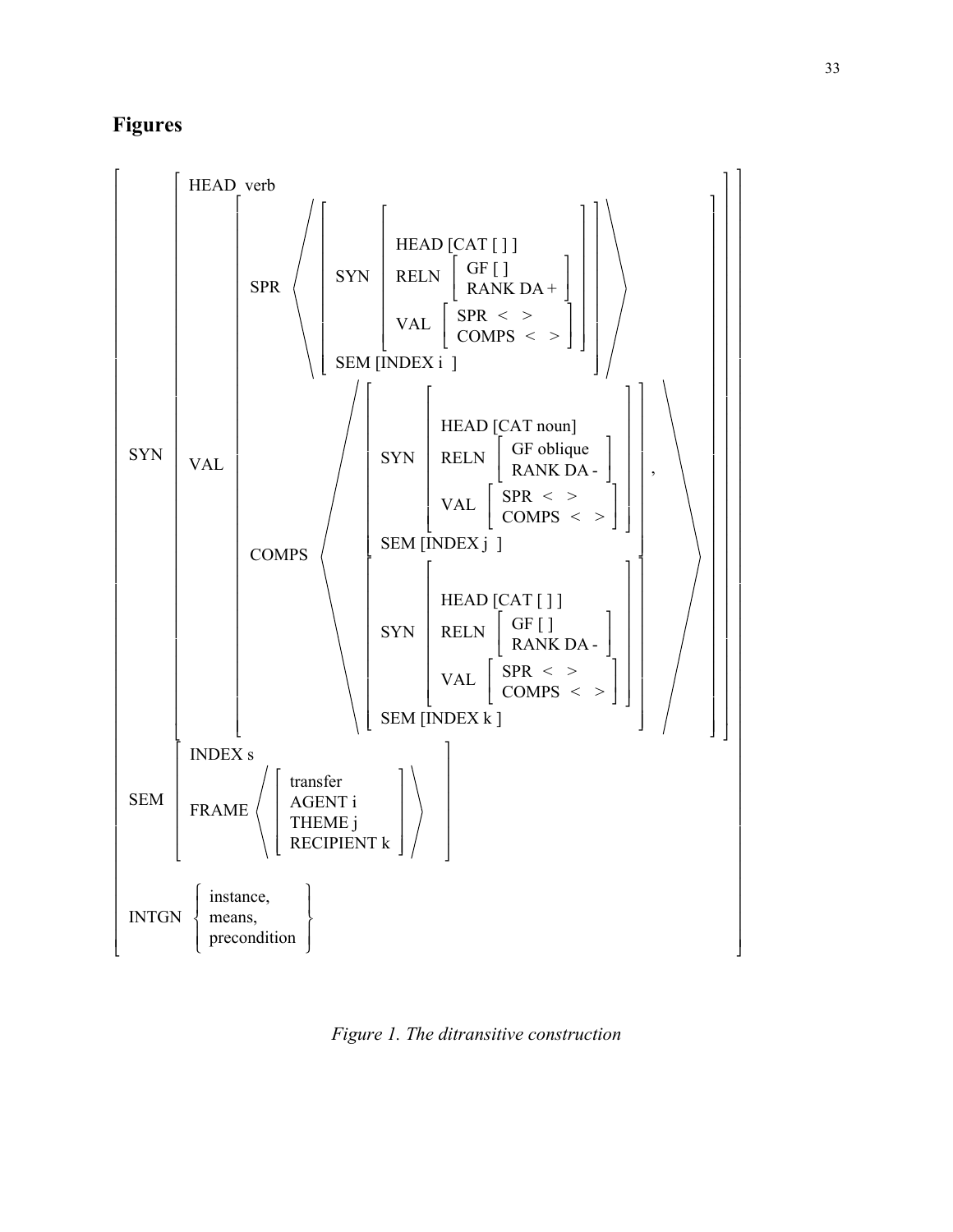

*Figure 2. The indefinite determination construction*